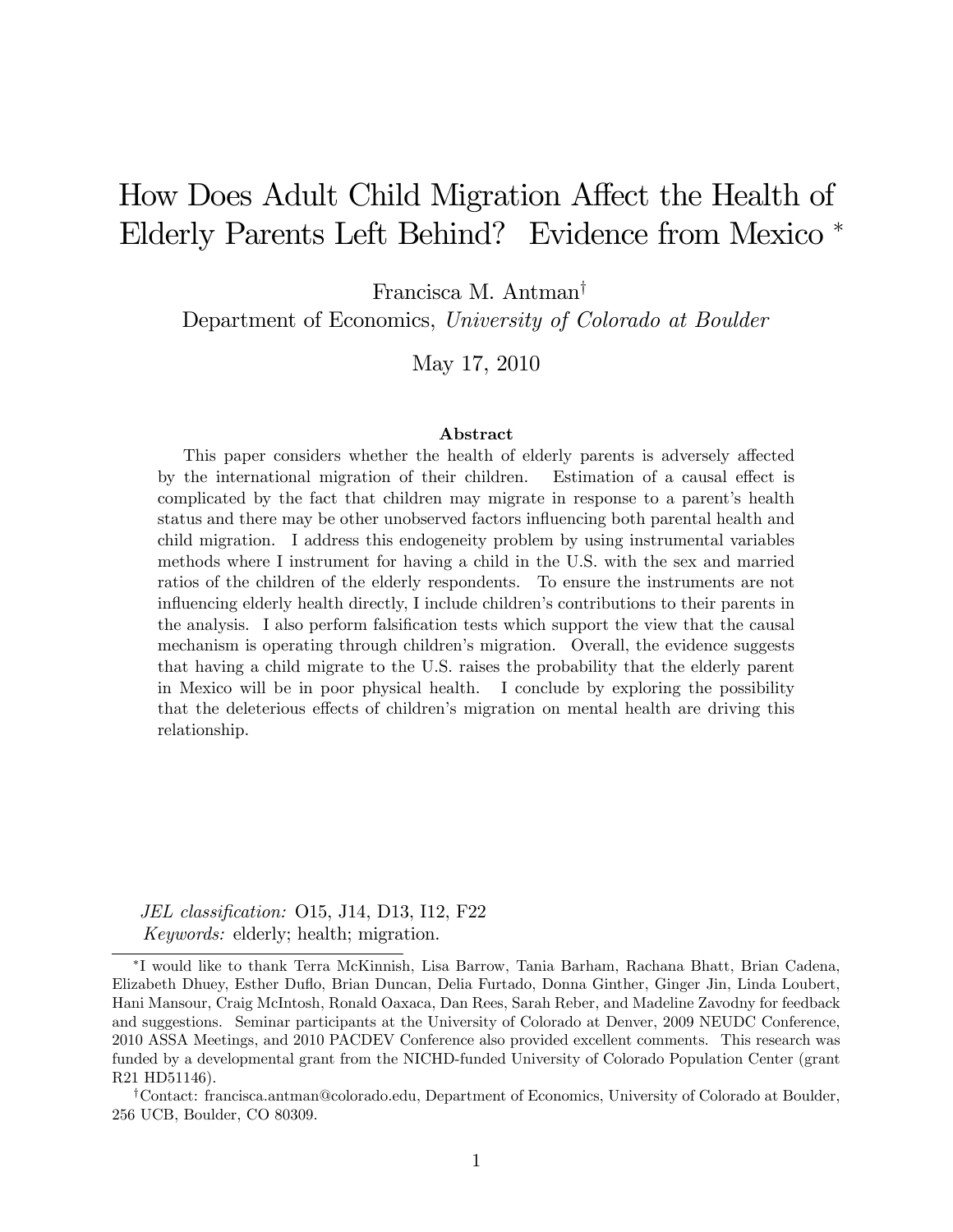# 1 Introduction

In developing countries with high rates of international migration and rapidly aging populations, a critical public policy concern is who cares for the elderly dependents of migrants while they are away. In the case of Mexico, conventional wisdom suggests that the large flow of remittances from the U.S. to that country implies that elderly parents should benefit from a child's international migration. Nevertheless, little is known about the extent to which remittances are directed at elderly parents, particularly when migrants are old enough to have established households of their own. At the same time, the possibility that elderly parents may require physical care from their children for which there may be no close substitutes suggests that elderly parents may suffer when a child migrates. In addition, elderly parents in Mexico may suffer emotionally from a lack of contact with an adult child who migrates to the U.S., particularly when that child lacks documents to legally cross the international border.

This paper aims to establish the overall consequences of a child's migration to the U.S. for the health of his elderly parent remaining in Mexico. The data are from the 2001 wave of the Mexican Health and Aging Study (MHAS) that collects health and financial information from elderly participants in Mexico and indicates whether they have children living in the U.S. Using the MHAS, this paper sets out to estimate the effect of having at least one child in the U.S. on the health of elderly parents in Mexico.

In the economics literature, the question of how international migration affects family members left behind has begun to receive some attention. For Mexico, most of the focus has centered on how parental migration affects the educational outcomes of children [Hanson  $\&$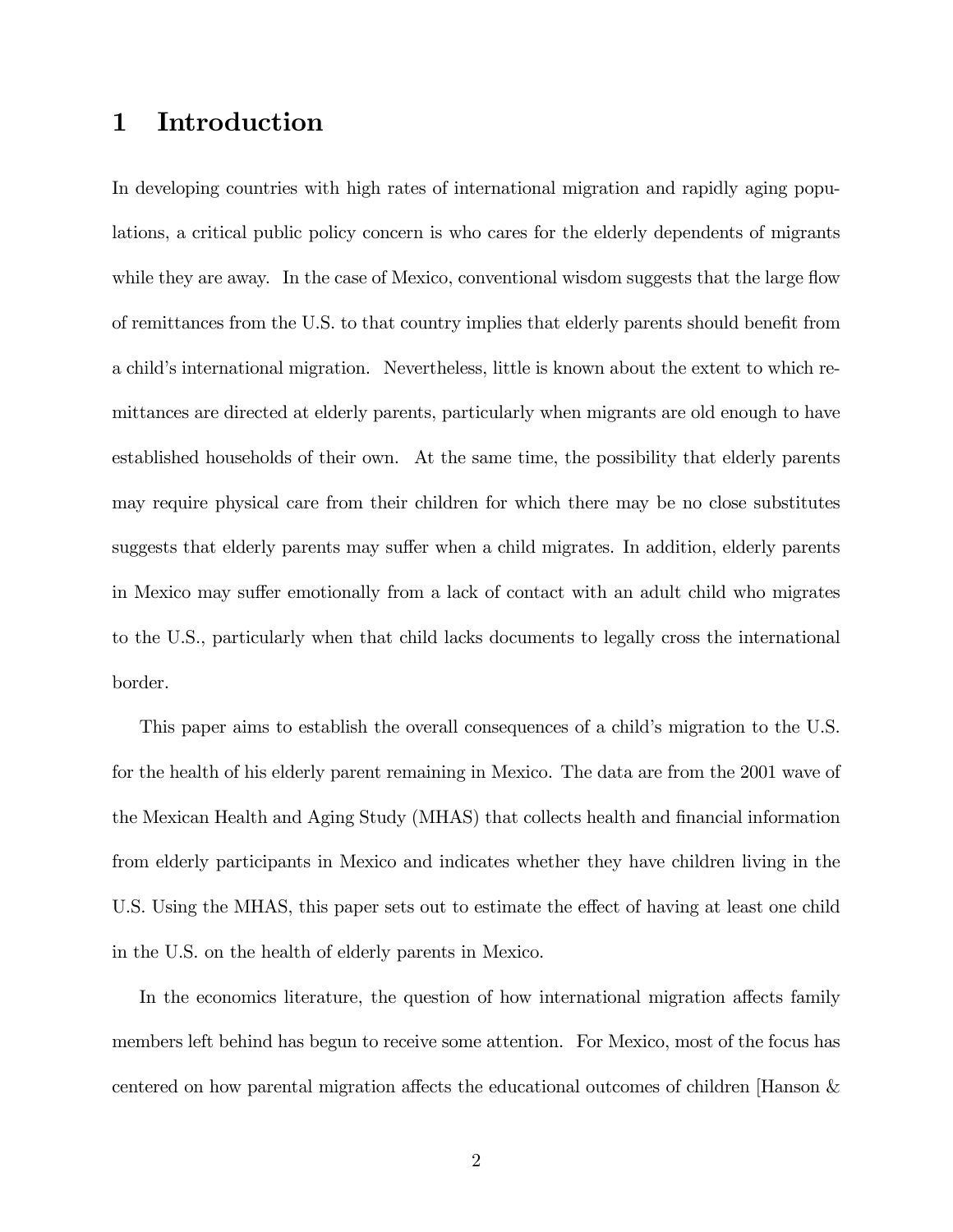Woodruff (2003), McKenzie and Rapoport (2006), Antman (2010a), and Antman (2010b). In regards to the health effects of migration, Hildebrandt and McKenzie (2005) find that children in migrant households in Mexico have lower infant mortality rates and higher birthweights. Similarly, Kuhn, et al. (2009) find positive effects of children's internal migration on the health of elderly parents in Indonesia. Of course, parental health may also affect children's migration. Giles and Mu (2007) examine Chinese data and find that poor parental health reduces the likelihood of rural-urban migration for male children. Their findings highlight the need for an identification strategy robust to the critique of reverse causation between parental health outcomes and children's migration.

Another important factor to consider is how children remaining in Mexico respond to the migration of one sibling by altering their own contributions toward their elderly parents. If, for instance, children remaining in Mexico were to fully substitute for the absent childís time contributions, then elderly parents may not be harmed by the migration of one child. Antman (2008) explores this possibility by estimating best response functions for individual time and financial contributions to elderly parents as a function of siblings' contributions in the context of international migration. Using these estimates, the results from a simulation generating an exogenous switch in a childís migrant status show a decrease in time and potentially even financial contributions for elderly parents. The question remains whether changes in these contributions following one childís migration have an impact on the overall health of elderly parents.

The main methodological obstacle is the endogeneity of migration. This may be manifested as a problem of reverse causation if children make migration decisions in response to their parentís health status. A priori, we cannot say whether this would generate a spurious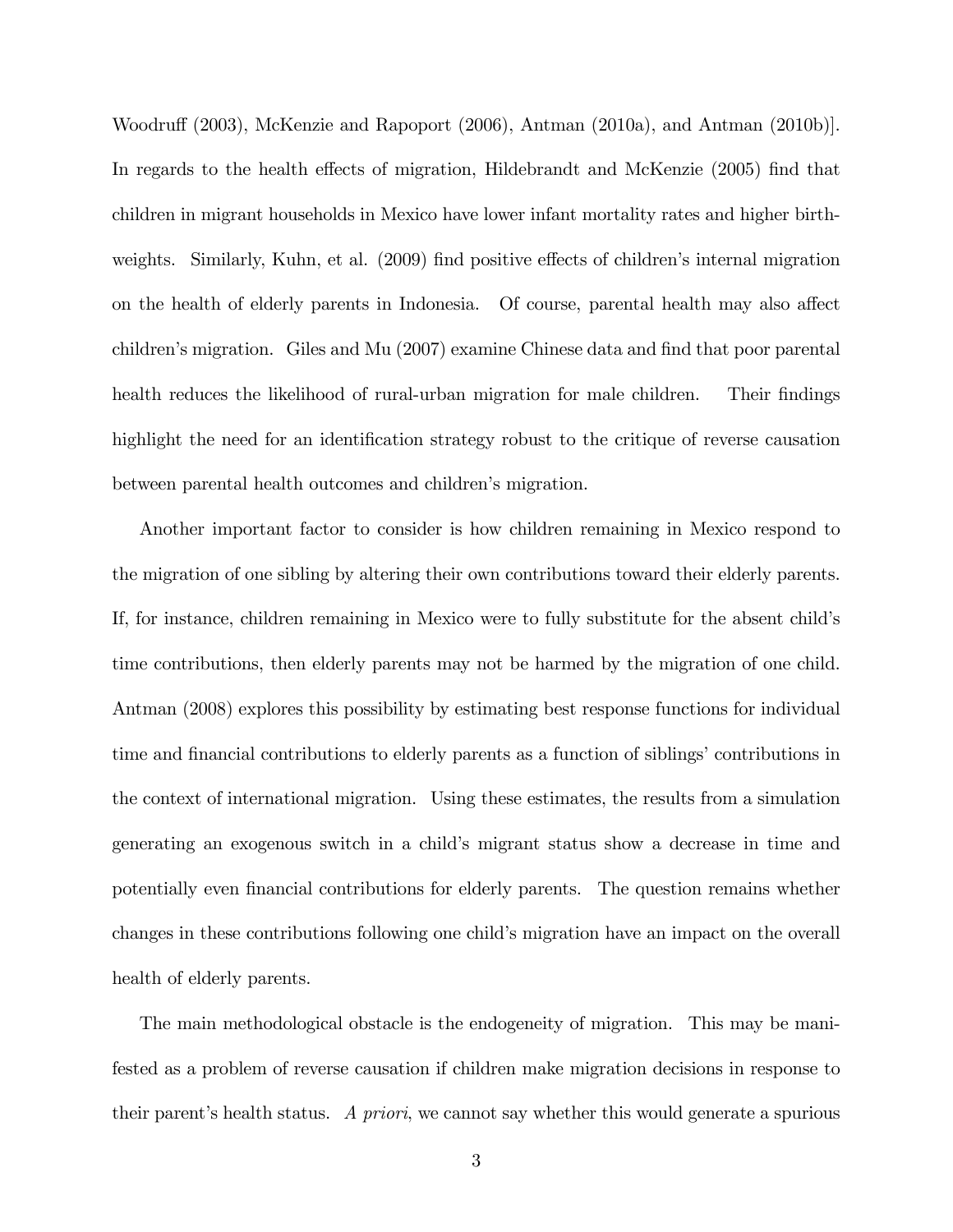positive or negative correlation as children may migrate to earn additional funds for medical services or stay home to care for their ailing parents. Alternatively, child migration and elderly health could be correlated with some other unobserved variable that might generate a spurious negative correlation, such as a genetically inherited health deficiency, that precludes children from migrating and keeps their parents in poor health.

To ensure my results are not driven by these factors, I use instrumental variables (IV) estimation where the instrumental variables are the sex and married ratios of the children of elderly parents. Since men and married persons are more likely to migrate to the U.S., a parent with a higher fraction of sons and married children is more likely to have a child who is in the U.S. While I can show this set of instruments strongly predicts having a migrant child, one might be concerned that these instruments also influence elderly parental health directly, since the gender and married mix of children might also predict their contributions to their parents. To address this, I perform a check that the instrumental variables are not influencing elderly health through children's time and financial contributions to parents by including the contribution variables directly in the analysis.

Although I control for wealth directly in all specifications, another concern might be that the likelihood of children marrying are driven by some unobserved variable that also predicts child migration and parental health. Thus, as a robustness check, I also limit the IV analysis to the use of the sex ratio variable alone. To add support to the validity of the IV strategy, I also show that the instruments do not directly influence the health outcomes for parents with no migrant children in the U.S., suggesting that the causal mechanism does not operate independently of children's migration. I also perform a falsification test to confirm that the IV strategy does not yield results indicating that children's migration affects health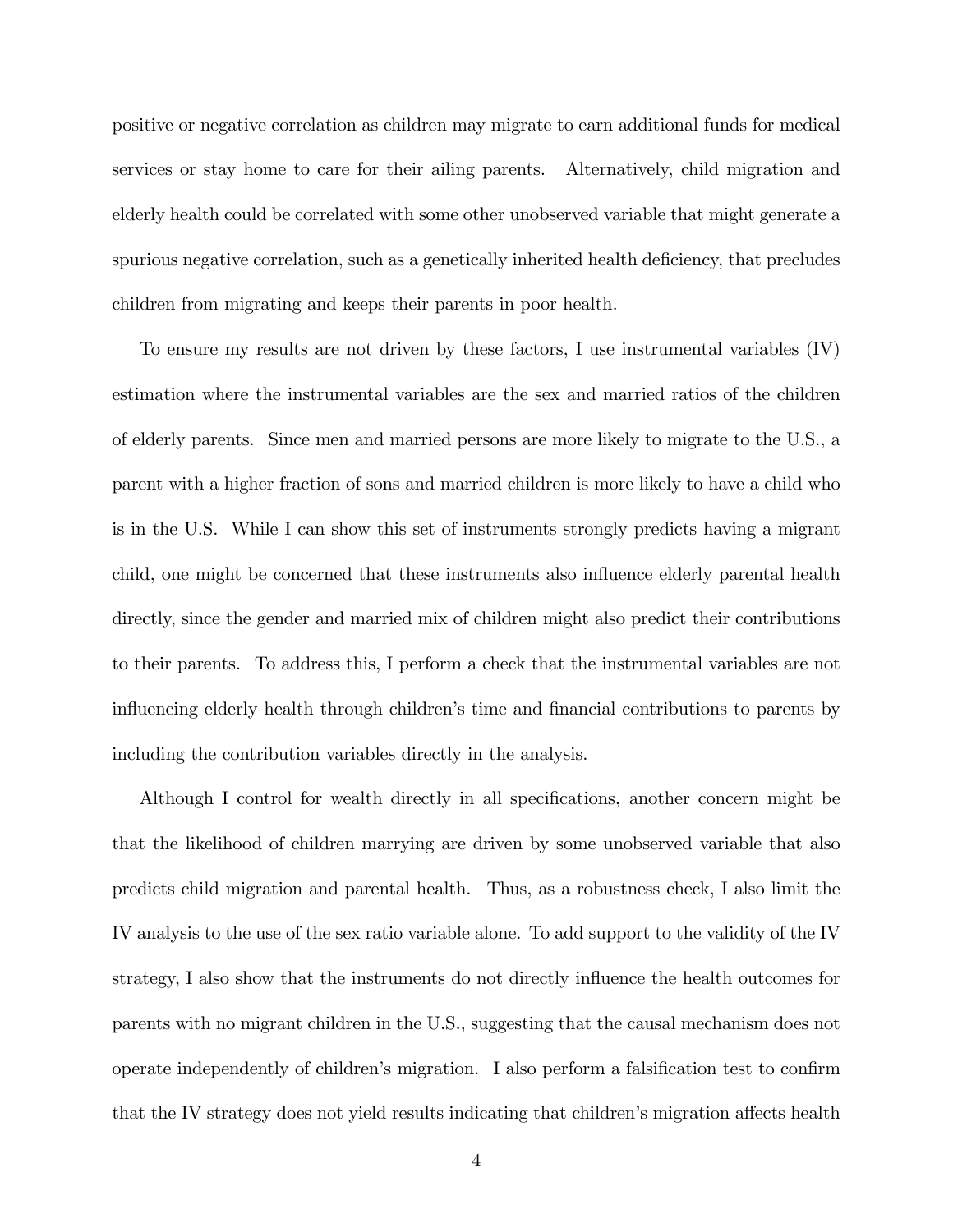problems that the parents experienced early in life-outcomes that should not be affected by children's migration.

Overall, I find evidence that a child's U.S. migration leads to a greater chance that his elderly parent in Mexico will be in poor physical health. While I cannot conclusively pin down the mechanism driving this relationship, by controlling for contributions directly in the analysis, I establish that this effect is independent of children's contributions. I then use the same identification strategy to present evidence that a child's U.S. migration also leads to worse mental health outcomes for elderly parents in terms of a greater likelihood that the elderly parent will suffer sadness, loneliness or depression. The medical literature has long examined the mind-body connection and suggests that mental health can have a significant impact on health outcomes for elderly persons. In this case, the relationship between mental health and child migration could be driven by the psychological cost of having an absent child or the anxiety associated with having a child living abroad. Nevertheless, I cannot rule out that children's migration is affecting parental physical health and thereby resulting in mental health deterioration for elderly parents.

The paper proceeds as follows: Section 2 discusses the Mexican institutional context within which to understand the relative vulnerability of the elderly population; Section 3 describes the MHAS data set used in the analysis; Section 4 discusses the IV strategy, Section 5 presents the main results regarding the effect of child migration on the physical health of elderly parents; Section 6 goes through several robustness checks including controlling for children's contributions as well as falsification tests supporting instrument validity; Section 7 discusses mental health as a possible mechanism underlying the observed relationship; Section 8 concludes.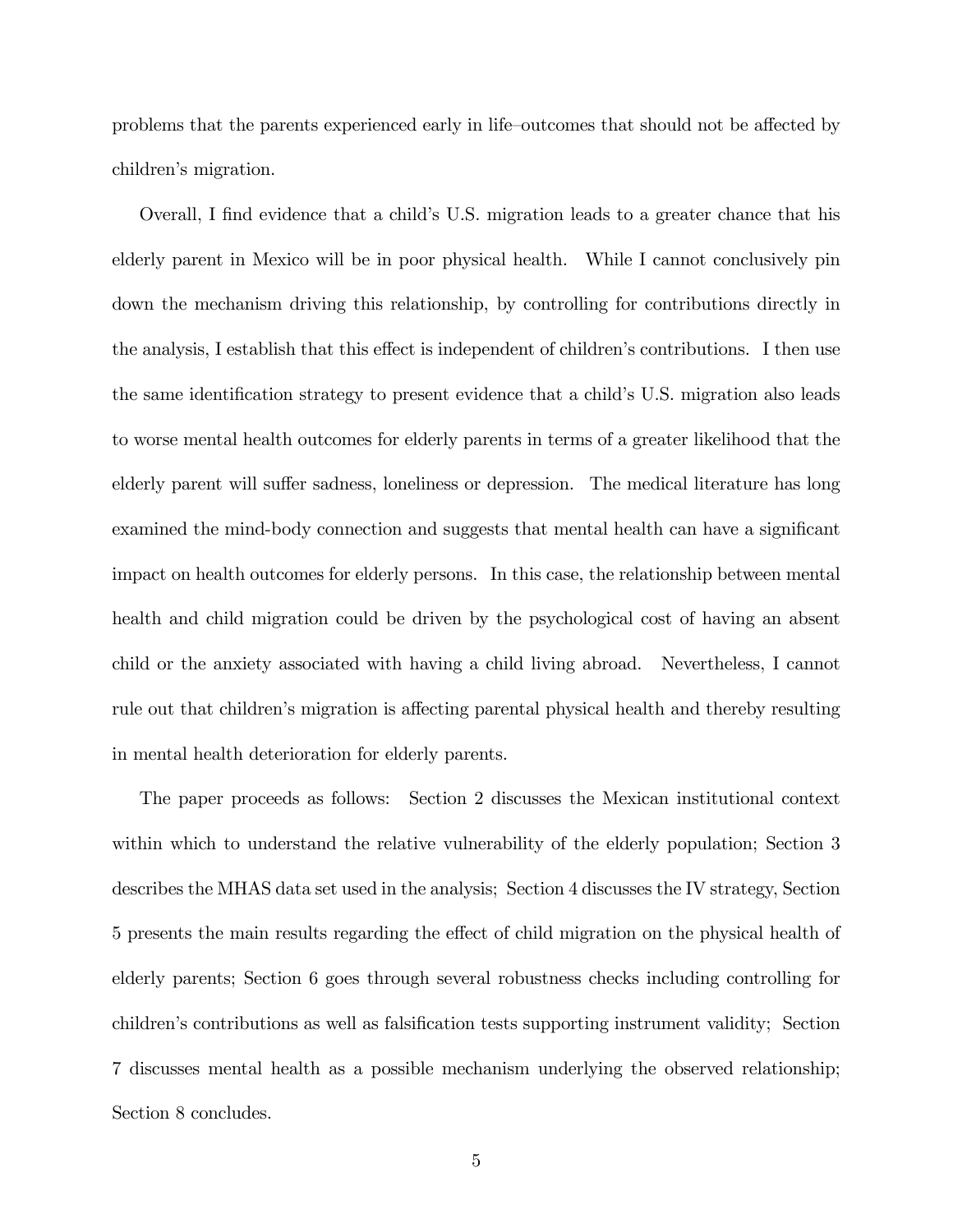## 2 Institutional Context

Elderly parents in Mexico face considerable challenges in maintaining good health in old age. While all Mexicans are entitled to health care protection under the Mexican Constitution, in practice access to quality care is far from universal.<sup>1</sup> The Mexican health care system is comprised of an array of institutes, social programs, and private providers, that can largely be categorized into three distinct entities: (1) the social security system, (2) the public health institutions under the auspices of the Ministry of Health and the State Health Services which target the population not served by the social security system, and (3) a largely unregulated private sector which mainly operates on the basis of fee-for-service (OECD 2005a). The mechanism for determining the sector to which an individual belongs is largely employment based. Employers in the formal sector are required to register their employees with the relevant social security institute which provides a range of social insurance that can include old-age pension benefits and health insurance for the employee and her dependents. As formal sector employment is somewhat rare in Mexico, it is estimated that only around half of the population are covered by the social security system. Individuals not employed in the formal sector can access the State Health Services system and pay heavily subsidized user fees for care, but it is widely viewed as lower quality care than that provided in the social security system (OECD 2005b).

Funding for the social security institutes is based on contributions from employees, employers, and the federal government, and is signiÖcantly higher than that of the publicly-

<sup>&</sup>lt;sup>1</sup>The section draws heavily from OECD (2005b). I exclude a discussion of the recent changes made to the Mexican health care system, most notably the expansion of coverage for the uninsured population under Seguro Popular. The data used in this paper predate those reforms.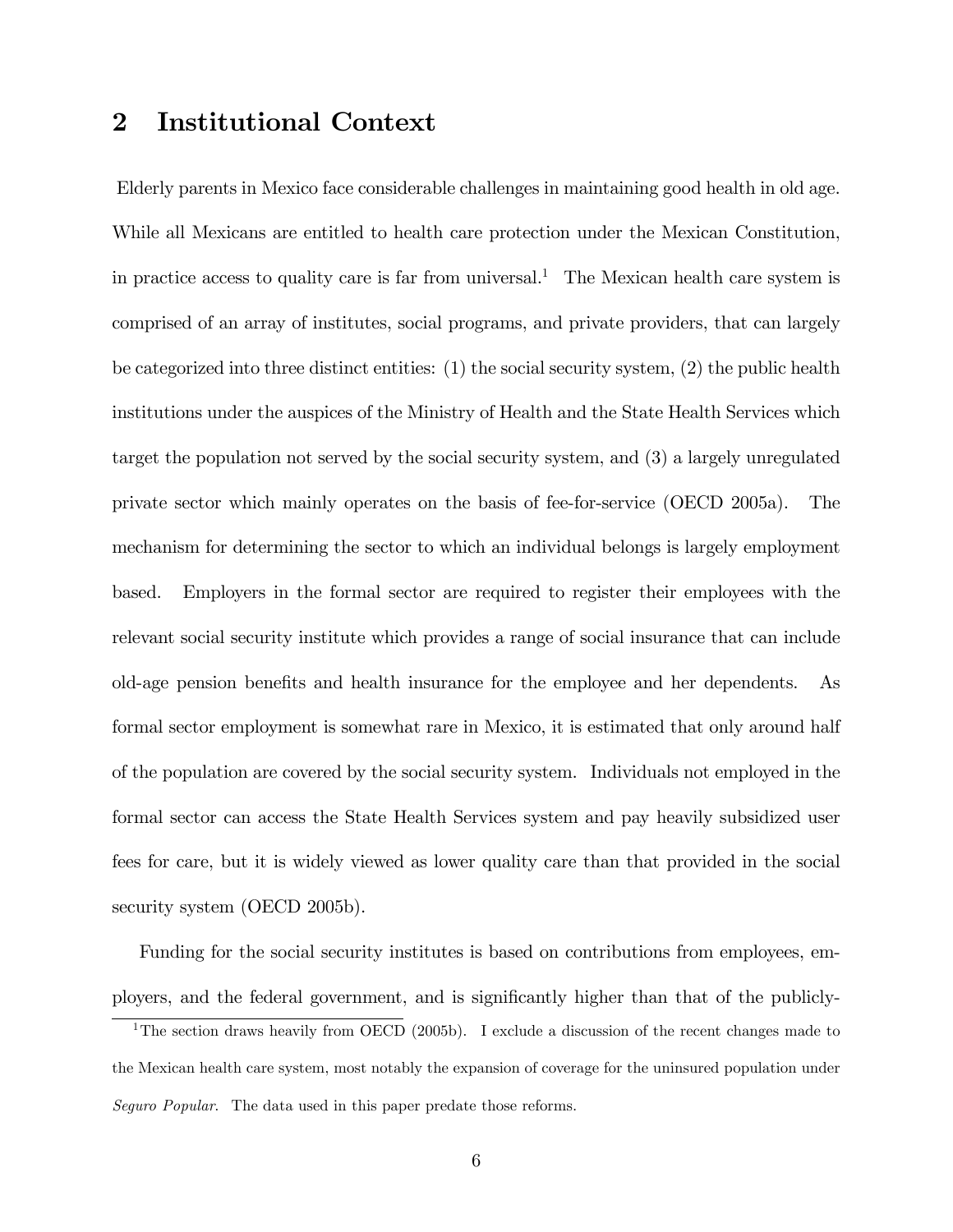Önanced State Health Services. The public health systems are also vertically integrated in the sense that each institute operates its own facilities at all levels of care, contributing to the inequality in health care across the population at large. Not surprisingly, there are also significant inequalities in the Mexican health care system across states in Mexico, rural and urban areas, and of course income categories since poorer people are more likely to be informal workers. One measure of the significant underprovision of health care by government sources and the resulting excess demand for quality care is the fact that more than half of total health expenditures in Mexico are in the private sector. Another testament to the link between health expenditures and poverty is that almost 20 percent of households in the bottom quintile have experienced health expenditures that resulted in pushing them below a poverty threshold (OECD 2005b).

A final factor making it difficult for elderly parents to maintain good health is the fact that the provision of long-term care in institutions such as hospitals and nursing homes is very limited in Mexico. The social security system has limited capacity for this type of assistance and for those outside of the social security system, hospitalization would only cover acute conditions (OECD, 2005a). Thus, most elderly parents are likely to turn to their families for assistance in maintaining their health and coping with any adverse shocks in old age.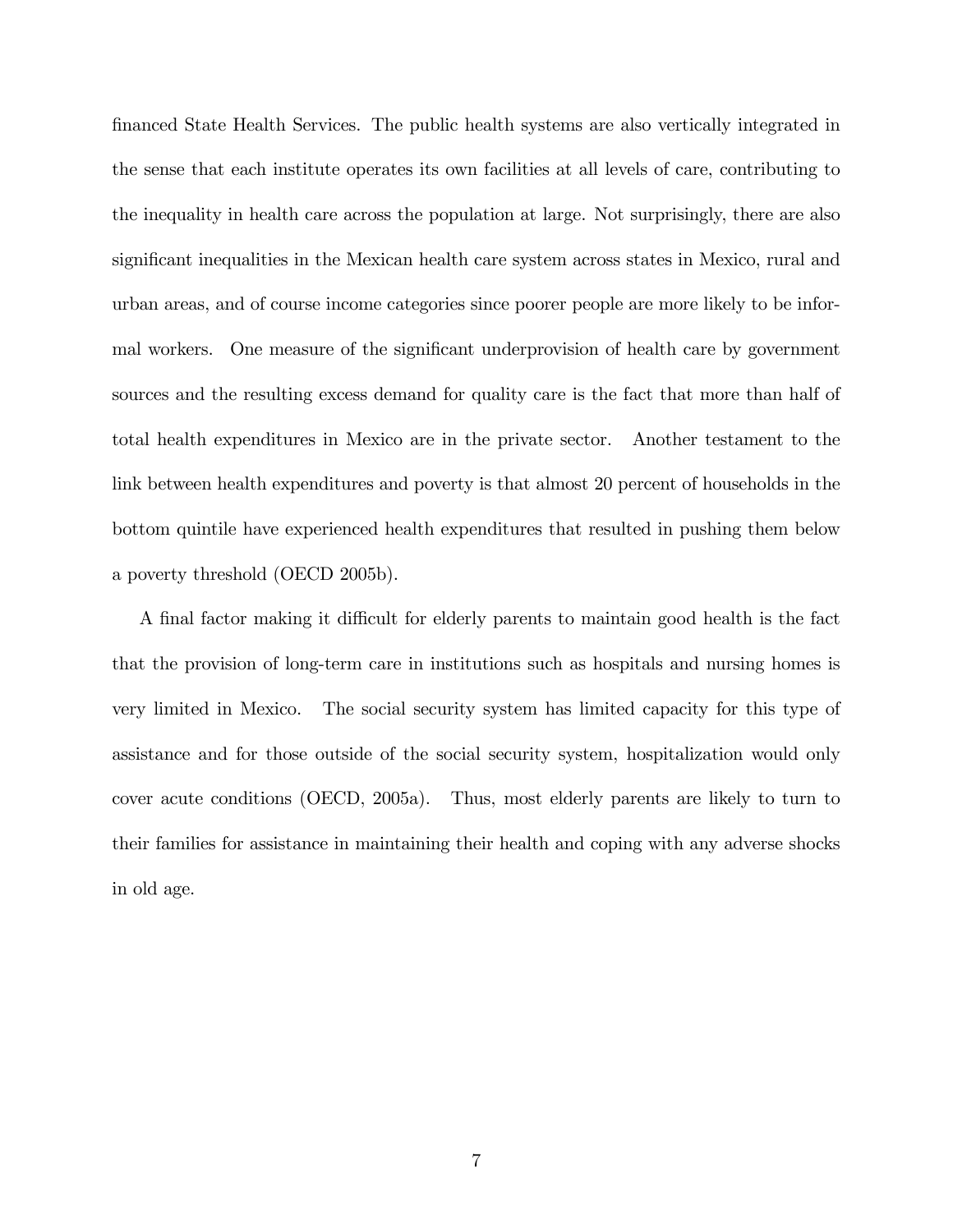### 3 Data

#### 3.1 Description

The data come from the Mexican Health and Aging Study (MHAS), a joint project between Mexicoís statistical agency, INEGI, and researchers at the Universities of Pennsylvania, Maryland, and Wisconsin.<sup>2</sup> The MHAS was designed as a nationally representative panel data set of Mexicans born before 1950 with surveys in 2001 and 2003. I limit the sample to those elderly parents whose demographic information such as gender and age do not present a conflict between the two waves and who have complete data on the health and demographic information used in the analysis.<sup>3</sup> Nevertheless, attrition remains considerable as only about 19% of parents (1,286) satisfying these criteria are observed in both waves. In addition, only 121 of these parents experience a change in their children's migration status over this relatively short window of time, effectively ruling out the use of parental fixed effects in the analysis. Thus, I limit attention in this paper to the first wave of the study in 2001.

MHAS respondents are asked questions regarding their income, assets, and labor supply, detailed questions on health status, and whether they have any children that are currently in the U.S. The survey also asks whether the respondent's children have ever lived or worked in the U.S. and the IV results using that measure of children's migration exposure are very similar to the results from the analysis indicating whether the parent has any child currently

<sup>&</sup>lt;sup>2</sup>Available at http://www.mhas.pop.upenn.edu/english/home.htm.

 $3$ The MHAS identifies an elderly sampled person and subsequently also interviews his spouse. However, since spouses are not always parents of the children of the sampled person, I limit the sample here to the elderly sampled person alone.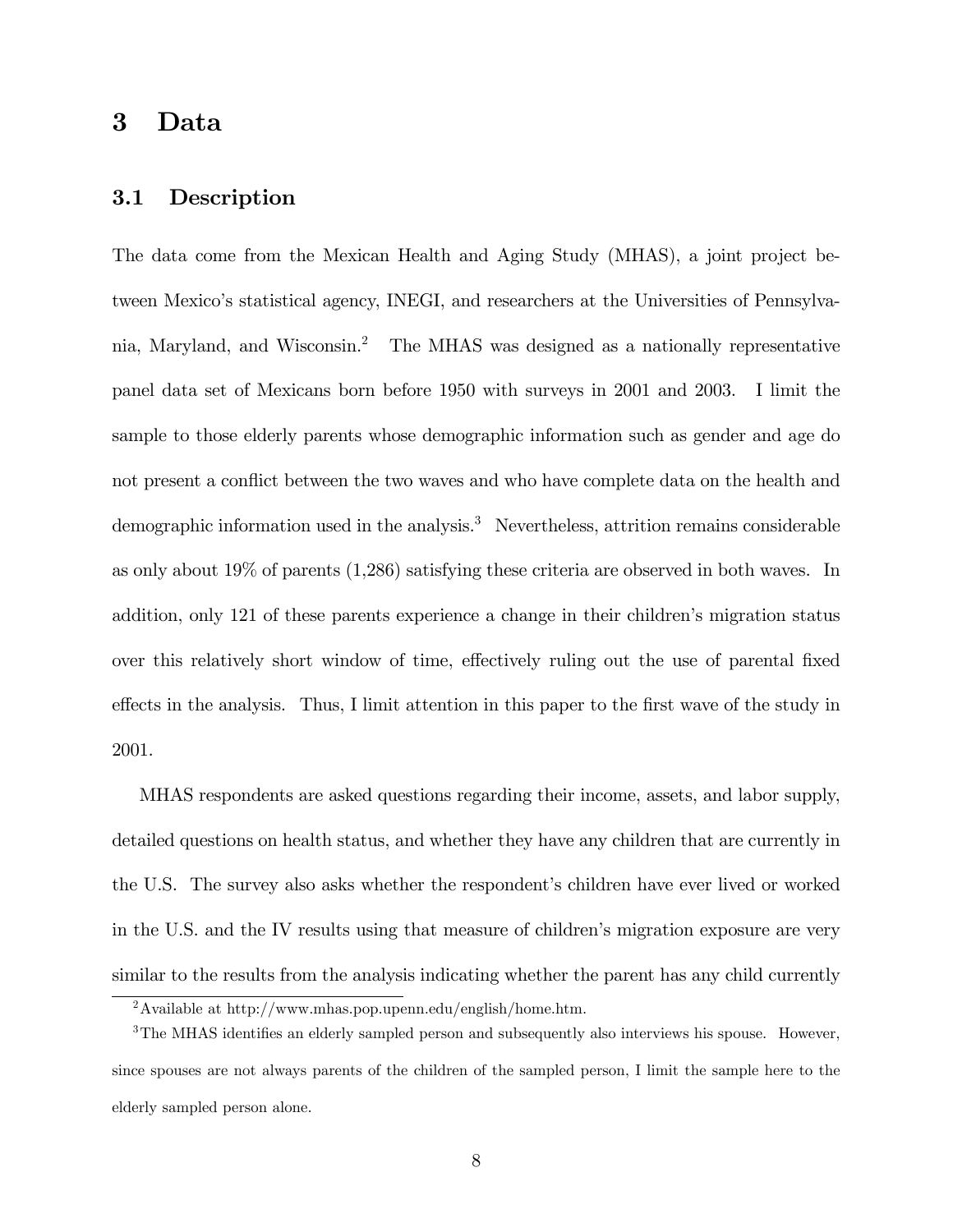in the U.S. In this paper, I focus on current migration status because it most closely matches the measures of financial and time contributions to elderly parents described below.

The main outcome variables of interest relate to the parent's physical health. For this, two variables are used in the analysis. The first is a self-reported health quality variable ranging from one, excellent, to five, poor. Figure 1 shows the distribution of this variable by migration status. As can be seen from the figure, the distribution of health quality of parents with a child in the U.S. is shifted right from that of parents with no children in the U.S., already suggesting that the former group reports poorer health outcomes. Parents with no children in the U.S. are more likely to report they are in excellent, very good, or good health, while parents with at least one child in the U.S. are more likely to report their health is fair or poor. I convert the health quality variable into a dichotomous outcome, "Poor Health Quality," equal to one if the respondent claims his health is poor, and zero if the respondent describes his health as fair, good, very good, or excellent.

One concern with the poor health quality measure is that it is inherently subjective, and thus may not give us an accurate portrayal of the true cost or benefit of child migration on elderly parent health. To address this critique, I construct another health outcome, "Poor Physical Health," a dummy variable equal to one if the respondent claims that he has ever been told that he has had a stroke or heart attack. While other, less extreme measures of health problems are also available, they are arguably more subject to resulting biases due to the endogeneity of diagnosis and self-reporting.<sup>4</sup> Finally, for Section 7, where I investigate a possible mechanism driving the relationship between child migration and elderly health, I

 $4$ For instance, many respondents may suffer from diabetes or hypertension without ever having received a formal diagnosis.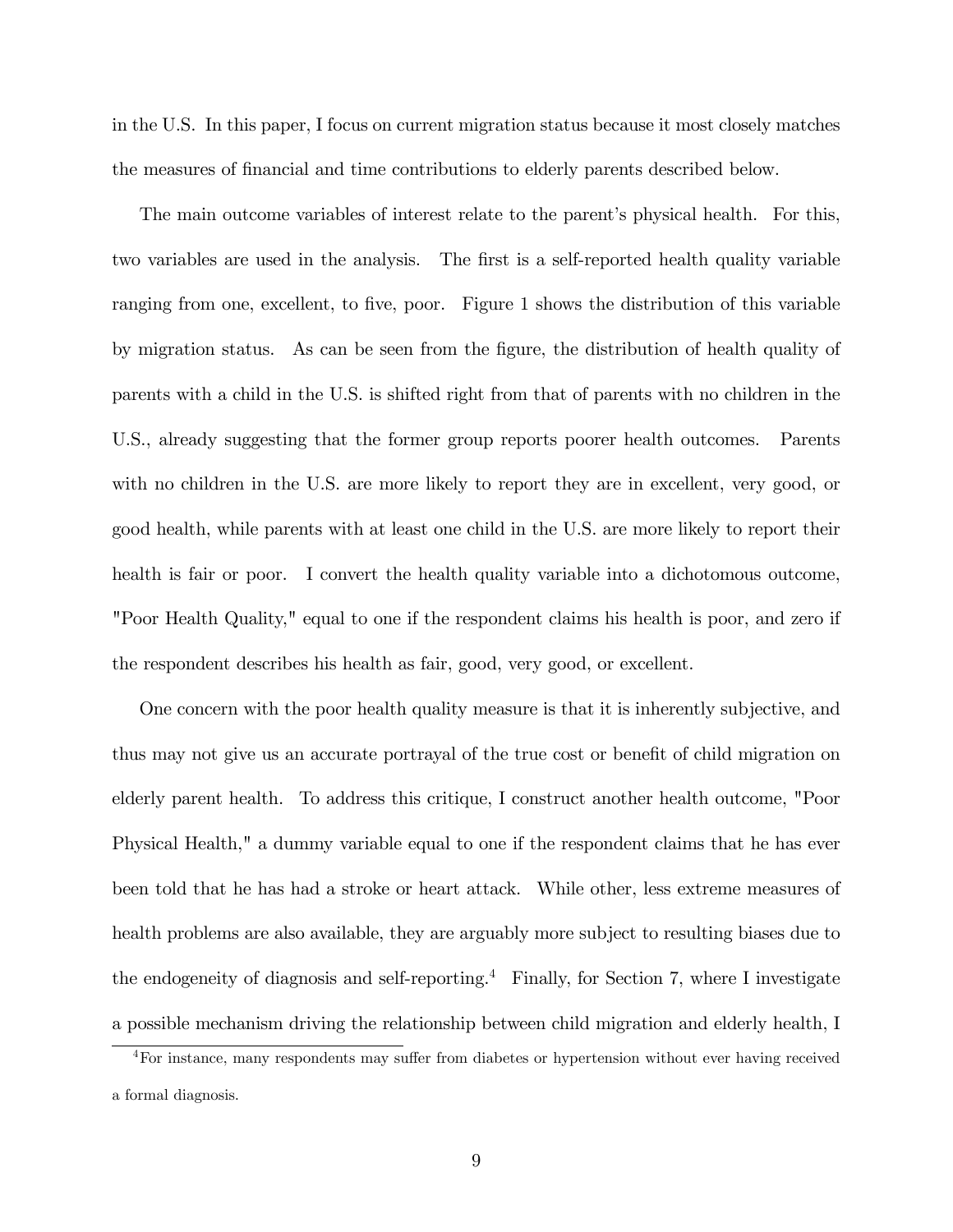construct a mental health outcome variable, "Poor Mental Health, " which is equal to one if the respondent reports having felt depressed, lonely, or sad for the majority of the time in the week prior to the administration of the survey.

In Section 6, I also examine the role played by contributions toward the elderly above and beyond the migration status of his children. For this purpose, I exploit the information about Önancial transfers between the respondent and his children contained in the MHAS. The financial variable is the result of a series of questions regarding how much money the child contributed to the elderly parent in the past  $2$  years.<sup>5</sup> Most participants that respond refer to a monthly contribution from each child and for those who do not, I convert the answer into a monthly average. Respondents who were not sure of the amount were allowed to respond with a pre-specified range of values. I converted these responses to the mean of the range specified using the continuous data as the empirical distribution. These values are then aggregated so that the financial contribution variable reported here is the monthly financial support from all children of the elderly respondent.

The data set also includes information on the number of hours of help the respondent receives, however these responses are conditional on the respondent reporting difficulty with "Activities of Daily Living" (ADLs). These tasks are divided into basic ADLs and higher level "Instrumental Activities of Daily Living" (IADLs). The basic ADLs involve getting in and out of bed, bathing oneself, using the toilet, eating, and walking across a room. The IADLs involve preparing a hot meal, shopping for groceries, taking medications if needed, and managing money. Since these are the only measures of hourly help in the study, the time contribution variable used here should be viewed as a measure of more critical hourly

<sup>&</sup>lt;sup>5</sup>All financial data were converted to 2002 Mexican pesos using the national Consumer Price Index.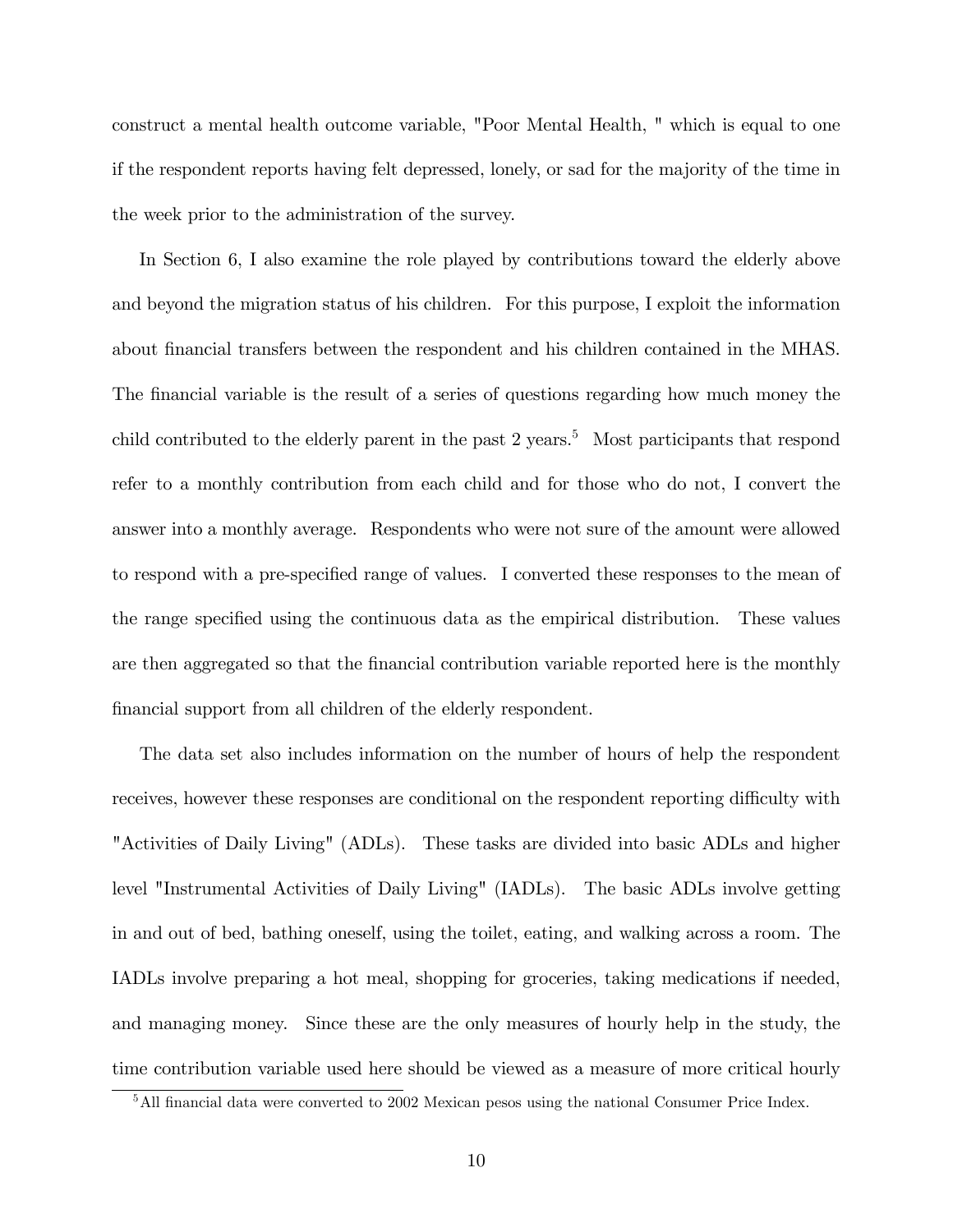help, where respondents who have no need for a particular type of assistance receive zero hours of help.

When considering the role of time contributions in elderly health, I limit the sample to families where the parent reported difficulty with at least one ADL or IADL. While cutting the data set on this dimension limits the number of observations to around 11 percent of the usable sample, focusing on this restricted group is arguably of more interest from a policy perspective since they are the most vulnerable. One might also expect that families with parents with these difficulties might differ considerably from families where the parent is more independent. Thus, the restricted sample can be thought of as a more flexible specification where I have allowed all effects to vary based on the parent having difficulties with one or more activities of daily living.

Once respondents are identified as requiring help with this set of activities, they are asked to list the amount of time individuals spend helping them with these particular tasks. The respondents are then asked how many days in the last month and how many hours per day the individuals specified spent helping the respondent with any ADLs or IADLs. The time contribution variable is the total number of monthly hours of help a parent receives from all children. In the case where a non-resident child's spouse or children (grandchildren of the respondent) helped the elderly person, the survey records this time contribution as deriving from the child of the elderly parent, so the time contributions can be thought of as hourly help flowing from the families of the respondent's children.<sup>6</sup>

While the MHAS does not collect data on the detailed migration histories of a re- $6$ This actually makes the time contribution variable more consistent with the financial contribution variable which certainly can be viewed as stemming from the child's immediate family.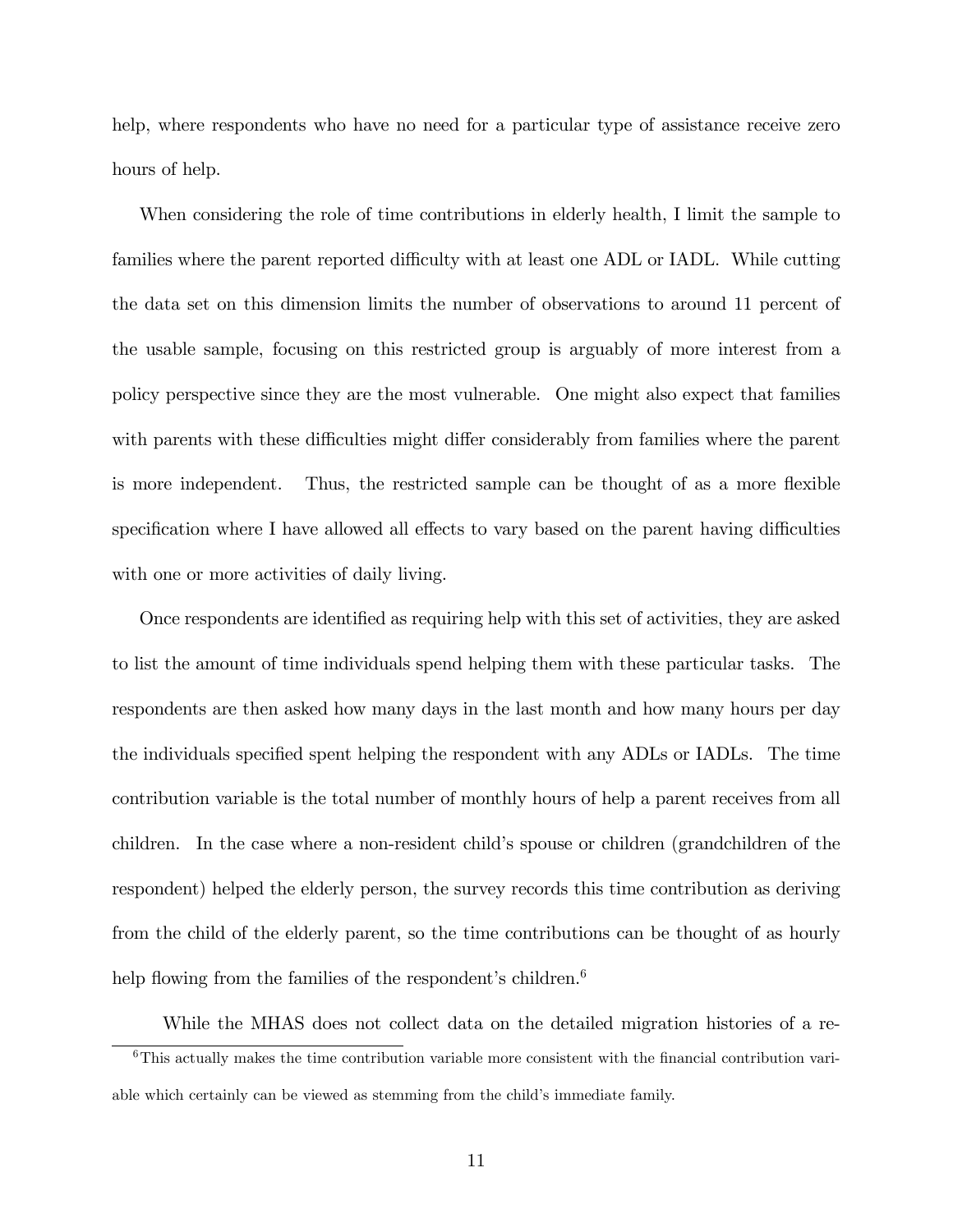spondent's child, the child's earnings, or any transfers among children, it does collect basic information on a child's education, marital status, current U.S. migration status, and the number of his children (grandchildren of the respondent). For the instrumental variables, I focus on the sex ratio of the children of the elderly respondents (number of daughters/ number of children) and the children's married ratio (number of married children/number of children). In the robustness section below, I limit the set of instruments to the children's sex ratio alone and describe the falsification tests I perform to lend support to the identification strategy.

#### 3.2 Descriptive statistics

Table 1 presents descriptive statistics for the 6,730 observations of elderly parents, 22 percent of which have at least one child in the U.S. at the time of the survey. Even in a simple comparison of means between parents with children in the U.S. and those without, worse health outcomes are apparent for parents with at least one child in the U.S. The latter group is more likely to report poor health quality (21% versus 14%), poor physical health  $(6\%$  versus 5%), and poor mental health  $(60\%$  versus 52%). They are also more likely to be female, are slightly older, and have fewer years of education, although they are just about as likely to be married as those without children in the U.S. In terms of resources, parents of children in the U.S. receive less monthly income, although the magnitude of Önancial assistance from children is significantly higher for parents with children in the U.S. The difference in assets between the two groups is not statistically significant.

Parents with children in the U.S. are also less likely to report having access to medical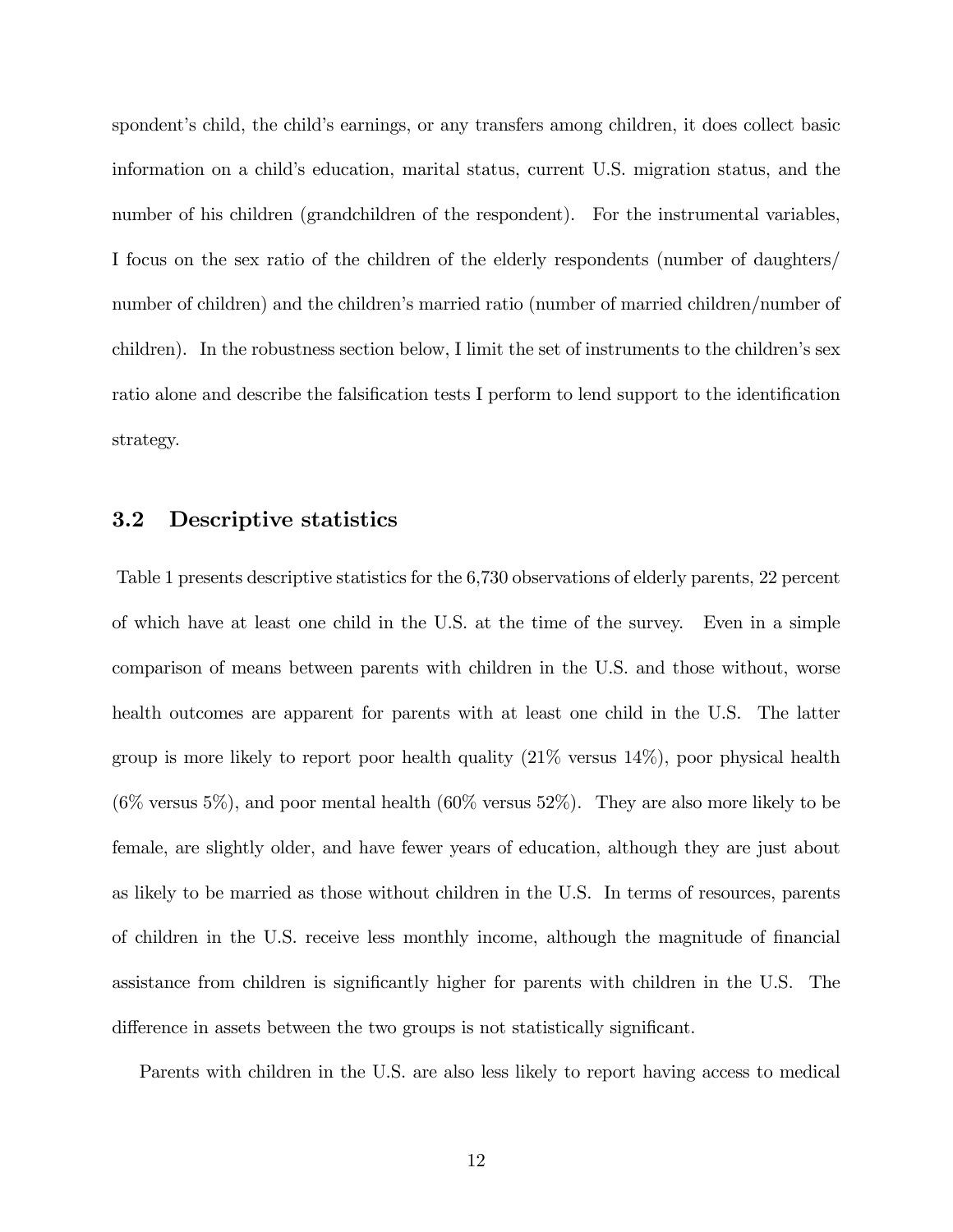services, have more children (7 versus 4.9) and grandchildren (14.4 versus 8.7), and are less likely to live in more urban areas. The instrumental variables also demonstrate some differences by migration status in the summary statistics, showing that parents with children in the U.S. have a slightly lower fraction of daughters and higher fraction of married children.

These descriptive statistics point to significant differences between elderly parents based on the migrant status of their children. However, they do not rule out the possibility that these differences are driven by some variable correlated with children's migration status or that childrenís migration status is actually responding to the outcomes observed here. I now turn to controlling for the observed characteristics discussed above and establishing the case for a causal effect of a child's migration on his parent's health.

### 4 Empirical strategy

I begin with a simple regression model where the health of an elderly parent is a function of his children's migration status and other characteristics thought to determine elderly health outcomes:

$$
Health_i = \beta MigrantChildUS_i + \gamma/X_i + \epsilon_i , \qquad (1)
$$

where the dependent variable,  $Health_i$ , denotes the health outcome of the parent remaining in Mexico, either "Poor Health Quality" or "Poor Physical Health."<sup>7</sup> The effect

 ${}^{7}$ I have also run the analysis using an indicator for reporting a difficulty with at least one basic "Activity" of Daily Life" as the dependent variable. The results are similar in sign to those shown below, but in part because relatively few people report these problems, the coefficient on having a child in the U.S. is not statistically significant.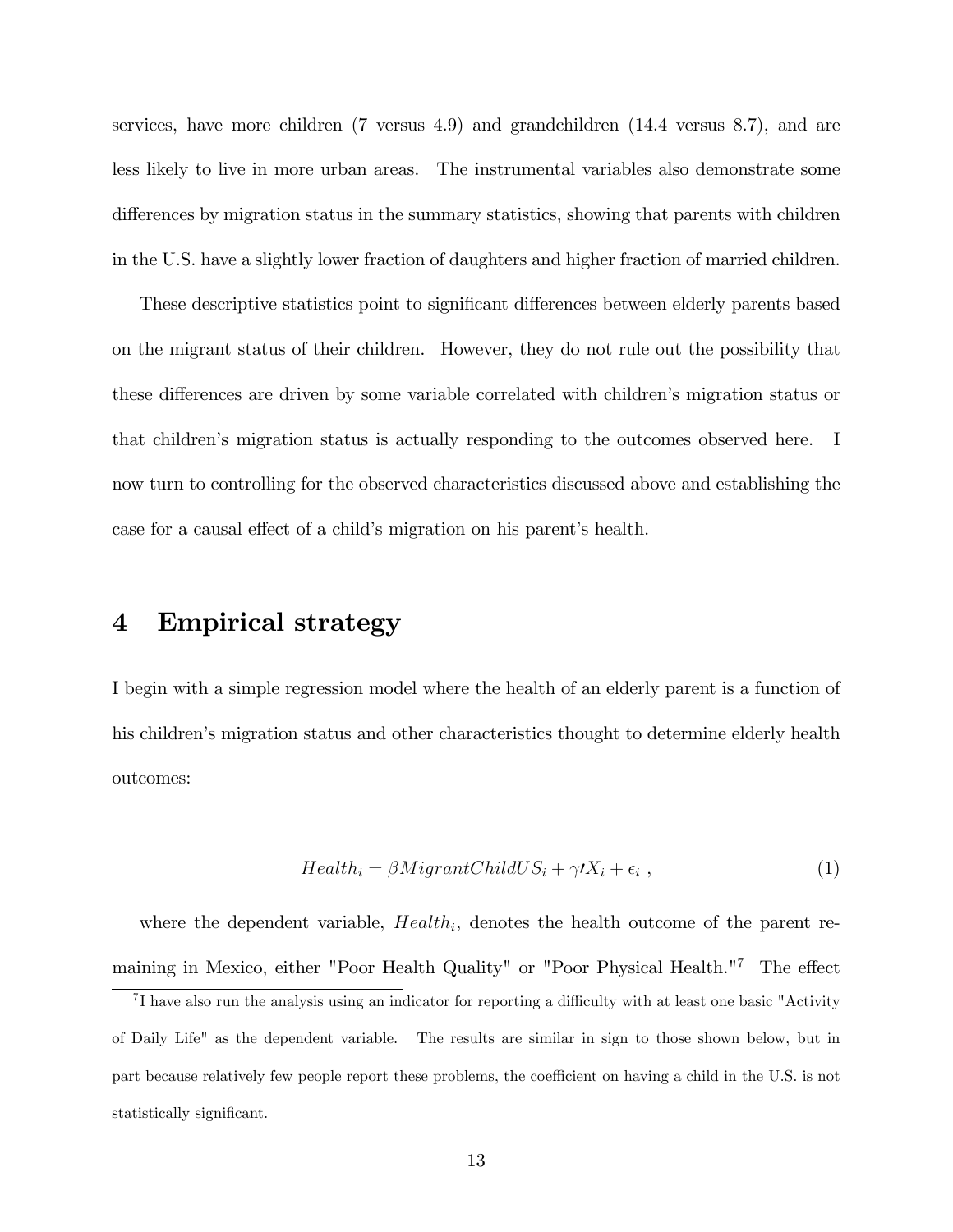of interest is captured by the coefficient on  $MigrantChildUS_i$ , a dummy variable which indicates whether the respondent has at least one child currently in the  $U.S.^8$  The vector of covariates  $X_i$ , includes the following characteristics of the elderly parent: age, age squared, education categorical variables (corresponding to educational attainment of 1-6 years, 7-9 years, 10-12 years, and 13 or more years), a married dummy variable, assets, monthly income, a dummy indicating whether the respondent reports having access to medical services, number of children and grandchildren, and a dummy variable indicating that the respondent lives in a more urban area (population of 100,000 or more).

As discussed in the introduction, one concern with estimating the equation above is that OLS estimation will yield biased estimates of  $\beta$  since the *MigrantChildUS<sub>i</sub>* variable is endogenous. One potential source of endogeneity is the relationship forged by genetics and experience that results in a correlation between unobserved components that influence the migration choices of the child and the health of the parent. Another possible source is reverse causation where a child chooses whether to migrate in response to the health of his elderly parent.

The solution proposed here relies on instrumental variables methods. The instrumental variables include the sex ratio of the children of the elderly parent and the fraction of children that are married.<sup>9</sup> The sex ratio is believed to affect whether the elderly parent

<sup>8</sup>Instead of using current migration status, I have also tried estimating the equation above with an indicator for whether the elderly parent has ever had a child work or live in the U.S., not counting vacations or short visits. The IV results are very similar to those presented here and are available upon request.

<sup>9</sup>Some might be concerned that, since I am controlling for the number of children of the elderly parent, the sex ratio of those children may be endogenously determined by parents through some sort of stopping rule. To address this, in place of the sex ratio variable I have also used an indicator for whether the first-born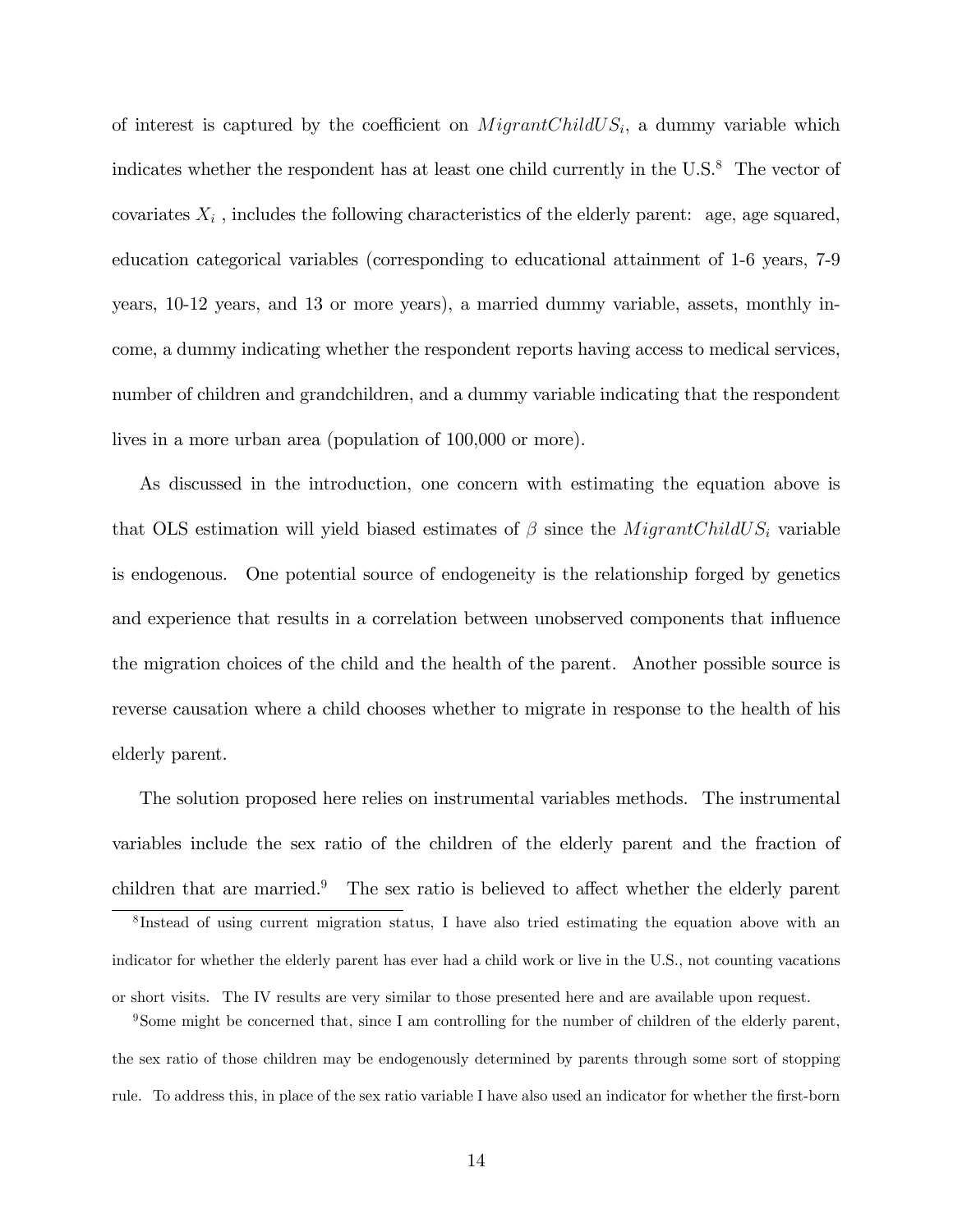has any migrant children in the U.S. because it is more likely that men will migrate than women, as immigrants are more heavily concentrated in male-dominated industries such as manufacturing and construction (Grieco and Ray, 2004). Similarly, it has been found that married children are more likely to migrate to the U.S. than unmarried ones, perhaps because of the increased responsibility that implies. As the sex ratio is more likely to be purely random, I limit the IV regression to this sole instrument in the robustness section below. The main empirical model amounts to estimation of the equation above by instrumental variables where the migration status of the children is estimated via the following first-stage regression:

$$
MigrantChildUS_i = \pi i Z_i + \theta i X_i + \epsilon_i , \qquad (2)
$$

where  $Z_i$  is a vector of instrumental variables excluded from equation (1). The set of variables  $Z_i$  is the fraction of women among the children of the elderly parent as well as the fraction of her children that are married.

Of course, the second well-known criterion for IV analysis is the exclusion restriction. Certainly, the sex ratio can be argued to be randomly assigned, however, the question remains whether it does not influence elderly health independently of the migration status of children. For instance, having a higher fraction of daughters might make it less likely that a parent will have a child in the U.S., but it might also translate into higher contributions from her children which might affect her health directly. To address this, in the robustness section below I include time and financial contributions in the analysis, both as controls and, for child is female. I find that the F statistic from the first stage is only slightly smaller (15.11) and the IV results are very similar to those reported here.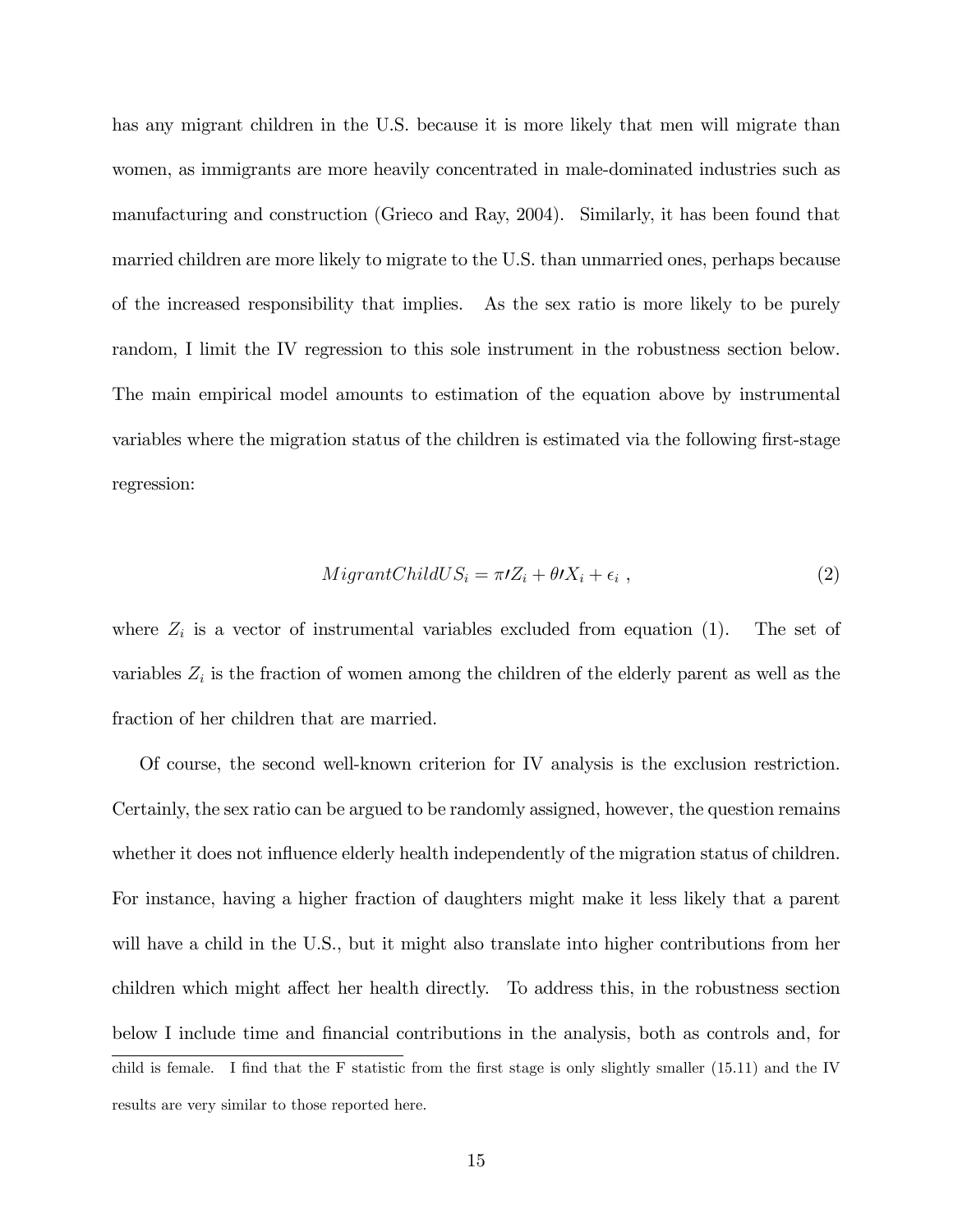the case of financial contributions, as a single endogenous variable where the instruments are again the sex ratio and the married ratio of the children. There it is argued that the instrumental variables do not affect elderly health outside of their influence through migration and contributions. This more comprehensive model can also be viewed as a framework for exploring whether the migration status of children affects elderly health over and above its effect on the contributions from those children. A potential channel to consider might be the psychic cost of missing children that are out of the country and with whom the parent inherently has more limited contact.

### 5 Results

#### 5.1 Regression Results

As a baseline, Table 2 presents the results of the least squares regression, linear probability model (LPM), without accounting for the endogeneity of migration. All poor health outcomes appear to be positively related to having a child in the U.S., although the magnitudes of the coefficients are very small (ranging from  $0.01$  to  $0.04$ ) and the coefficient in the physical health equation is not statistically significant at the 10 percent level (p-value equals 0.115). Other interesting correlations show that women are more likely to report poor health quality and educational attainment above zero years is negatively associated with poor health outcomes. Assets and monthly income are also negatively related to poor health outcomes, although these relationships are not always statistically significant.

Table 3 shows the results from the same regression model implemented as a probit. The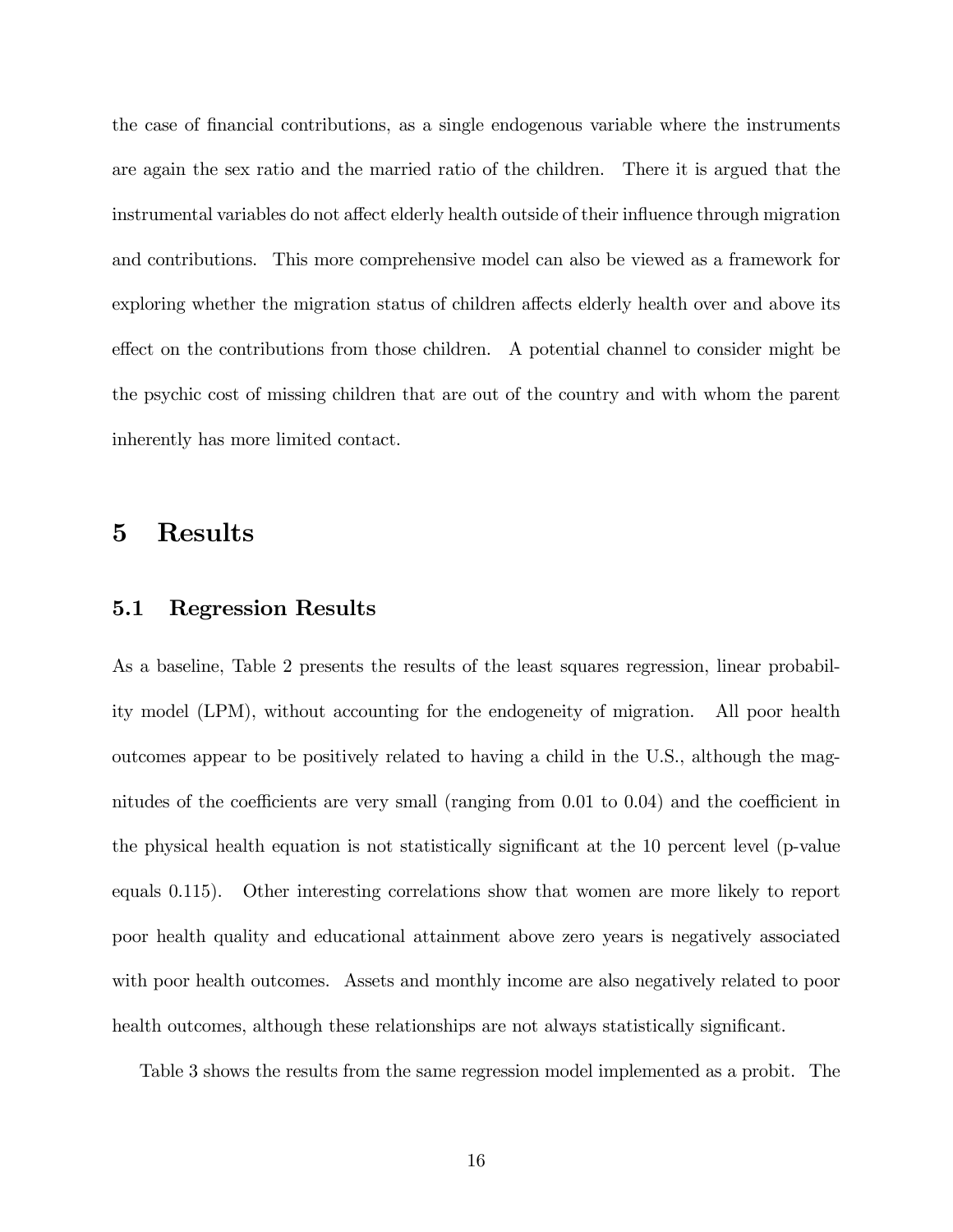coefficients of interest are all very close to those obtained using OLS, suggesting that the linear probability model is not far off the mark. The marginal effects range from 0.04 for the poor health quality outcome to 0.01 for the poor physical health outcome. In light of the fact that predicted probabilities are  $0.14$  and  $0.05$  for these respective outcomes, the effective magnitudes of the coefficient estimates appear to be relatively large. The question remains whether this finding is driven by reverse causation or unobserved heterogeneity. Antman (forthcoming) discusses descriptive evidence suggesting that most migrant children left before the parent experienced a heart attack or stroke, but that still leaves open the question of whether some unobserved variable drives both elderly health and child migration.

Of course, the IV analysis provides a more thorough treatment of this type of endogeneity. Table 4 shows the results of the IV linear regressions using the two instrumental variables discussed above interpreted within the context of the linear probability model. Having a child in the U.S. results in a greater likelihood of reporting poor health quality and suffering poor physical health. These coefficient estimates are significant at the 5 and 10 percent levels, respectively, and the high p values from the overidentification tests indicate that we can fail to reject the null hypothesis of valid instruments in all regressions.

The magnitudes of the estimates suggest that having at least one child in the U.S. increases the likelihood of poor health quality by 37.5 percentage points, and poor physical health by almost 21 percentage points. As in the least squares results, being a woman is positively related to poor health quality, although the female indicator has a negative coefficient in the poor physical health regression. This is consistent with women being at lower risk for heart attack and stroke, after controlling for other demographic variables. In addition, educational categories above zero years are negatively associated with poor health outcomes,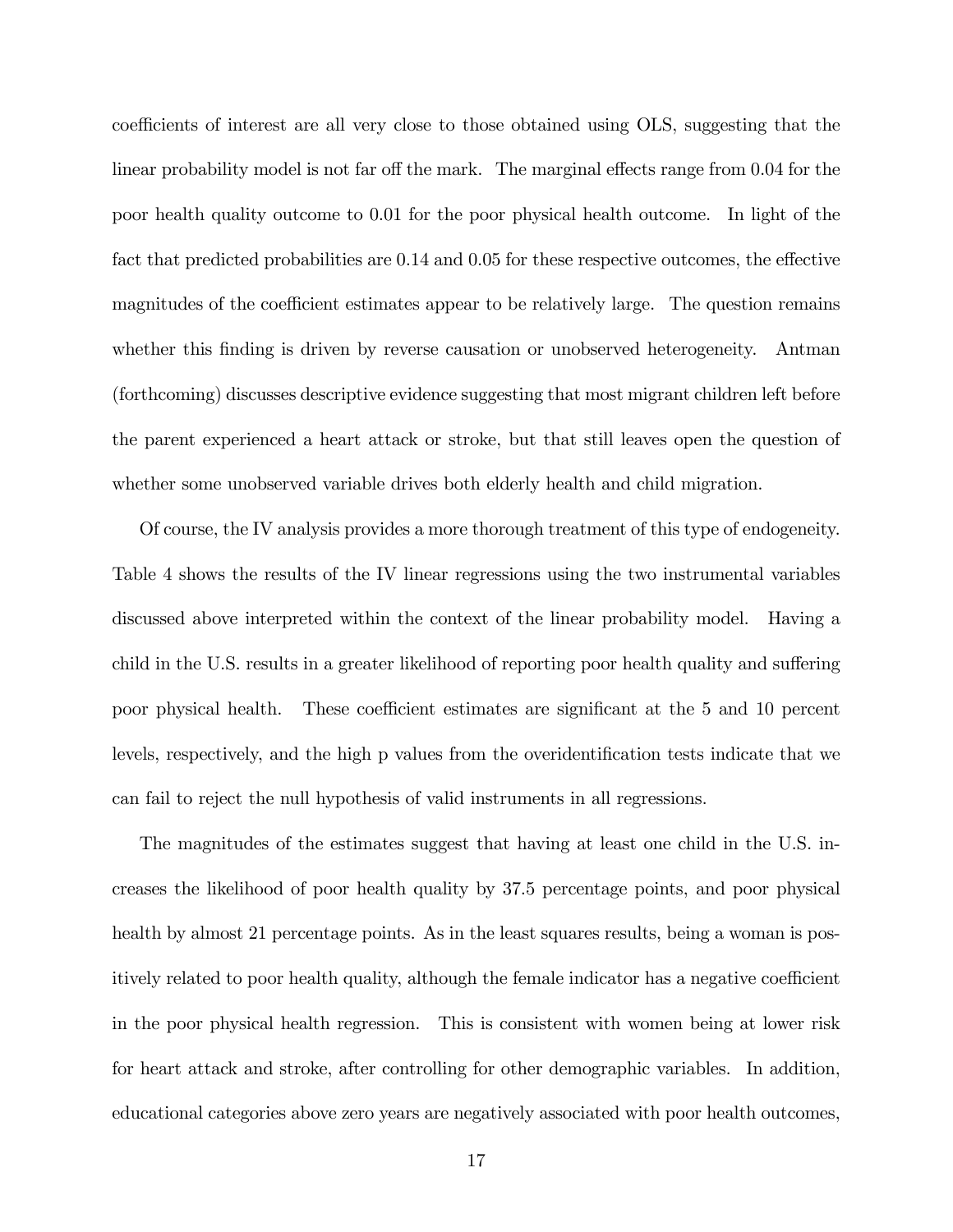suggesting that higher educated people are less likely to be in poor health.

## 6 Robustness

#### 6.1 Children's Contributions to Elderly Parents

As mentioned in the empirical strategy above, one concern with the IV results may be that children's sex and married ratios violate the exclusion restriction by influencing elderly health directly through the contributions received from children. Table 5 addresses this concern by entering Önancial contribution variables into the regression model for the full sample of elderly parents. Panel A reports the results when monthly financial aid from all children is included as a control variable. Despite being measured in thousands of pesos, the magnitude of the coefficient on this variable is close to zero in both equations and is not statistically significant. These results suggest that contributions do not play a significant role in determining elderly health after considering migration status.

More importantly, the estimates of the impact of having a child migrant in the U.S. are almost identical to those reported in the specification without controlling for financial help (Table 4), indicating that the migration results are robust to considerations of child contributions. Table 5, Panel B reports the results from a similar regression, but where the Önancial contributions variable is also treated as endogenous and instrumented for with the sex and married ratios of children. The results are almost identical to those in Panel A. Thus, it would appear that the exclusion restriction is not threatened by concerns regarding financial contributions.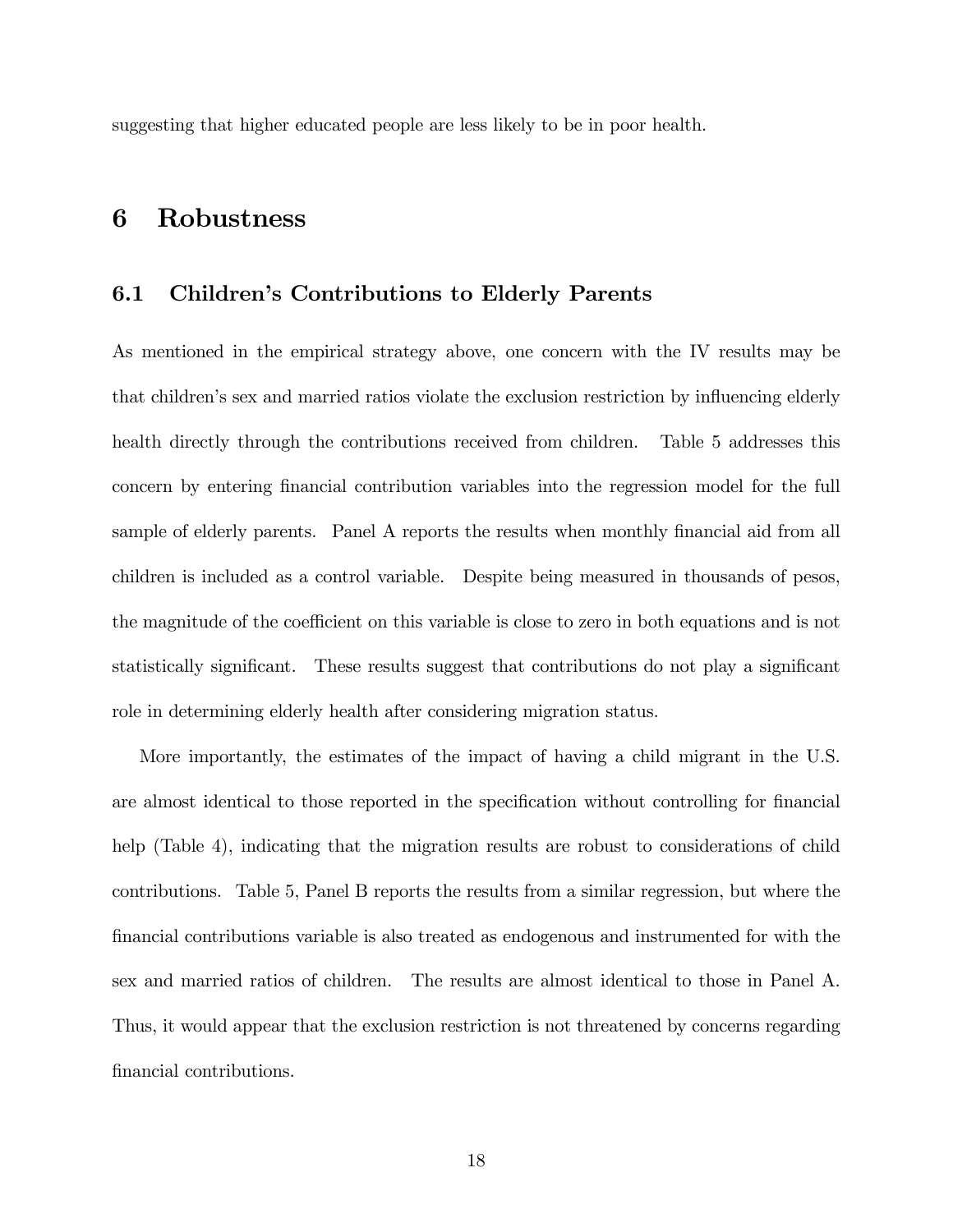If, however, financial and time contributions are not perfectly substitutable, there may still be a concern that an omitted variable, time contributions, is resulting in a violation of the exclusion restriction necessary for IV analysis. To address this, I consider the sample of parents for whom the survey collects data on both Önancial and time contributions. Table 6 presents the results from this robustness check where Önancial and time contributions are allowed to play a role in elderly health beyond the migration status of children. Panel A reports the results from the baseline IV regression without contributions on this smaller sample of 769 parents who report difficulties with ADLs. Panel B reports the results of the IV regression where Önancial and time contributions are included as control variables.

The results from the baseline IV regression on this smaller group of parents are considerably different from the results from Table 4, and understandably so since this set of parents is a selected sample. However, none of the coefficient estimates of interest are statistically significant. More importantly, the results from Panel B closely match those from Panel A, again suggesting that the effects of child migration on elderly health outcomes are very similar whether or not contributions are included as controls. These results again appear to indicate that contributions do not play a significant role in determining elderly health outcomes once we account for children's migration. This is also suggestive evidence that the exclusion restriction is robust to concerns involving children's time and financial contributions.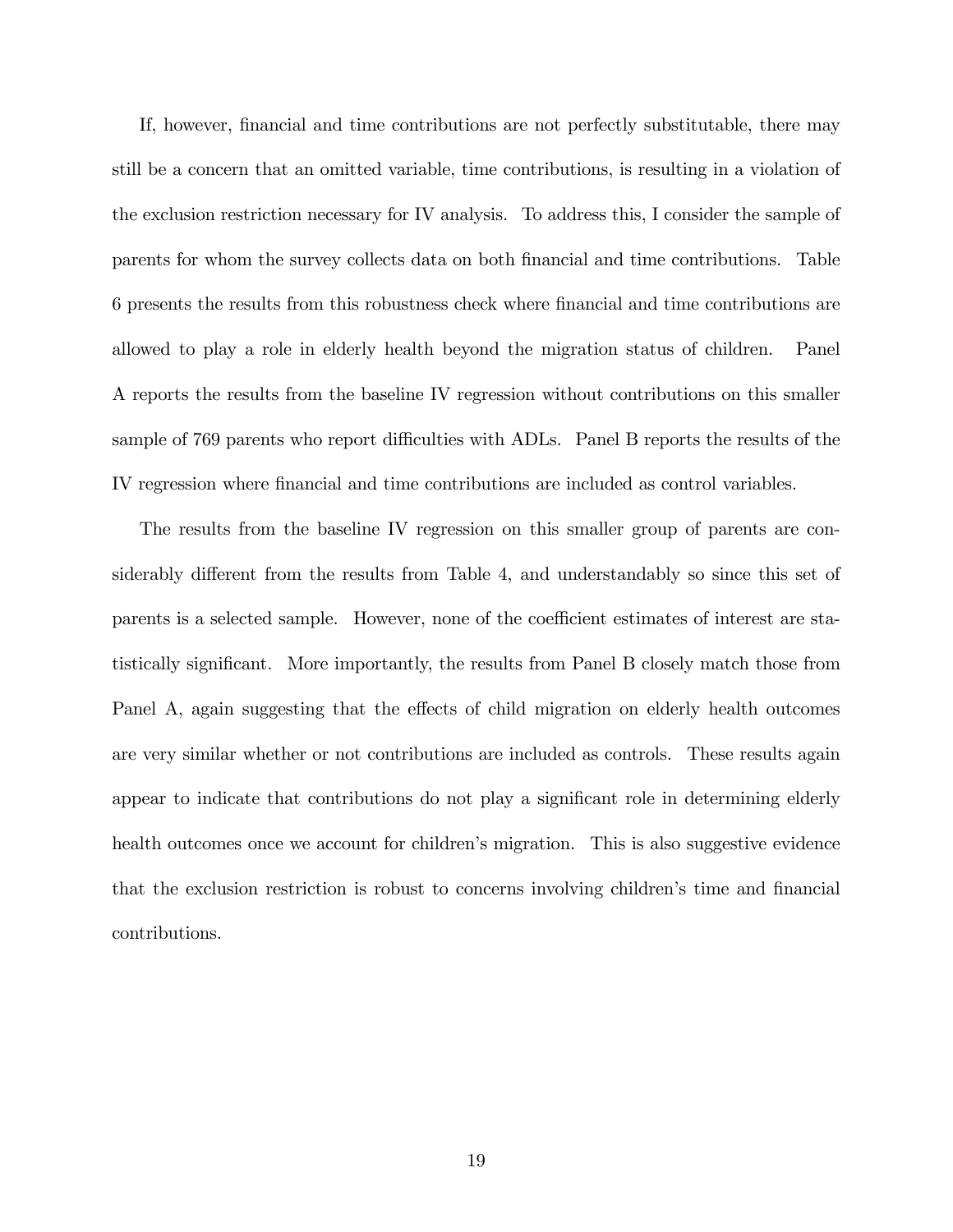#### 6.2 Instrument Validity

The IV strategy proposed here relies critically on the validity of the instruments used. To address this, Table 7 presents first-stage results from a least squares regression where the dependent variable is whether the elderly parent has a child in the U.S. at the time of the survey. As expected, the fraction of daughters is found to decrease the probability of having a child in the U.S. and having a greater fraction of married children is found to raise the probability of having a migrant child. Female parents are also more likely to have migrant children as are parents with no education (the omitted category), parents with more children, and parents living in less urban areas. The probability of having a child in the U.S. is increasing in parental age up until about age 64, at which point older parents are less likely to have a child in the U.S. The coefficient estimates on the instrumental variables are significant at the 1 percent level, reflecting the predictive power of the sex and married ratios individually. In addition, the F statistic on the excluded instruments, a commonly used diagnostic for detecting weak instruments, is 17.73, indicating the relative strength of this set of instrumental variables.

As noted above, one concern about this set of instruments is over the exclusion restriction necessary for IV analysis. While I address the concern over children's contributions directly by controlling for Önancial and time contributions, due to data limitations I can only control for a specific measure of time contributions and only for a selected sample of elderly parents. Consequently, some might still be concerned that the children's married and sex ratios affect elderly parent health other than through the migration of children, if for instance daughters or single children are more likely to spend social time with parents and this has a direct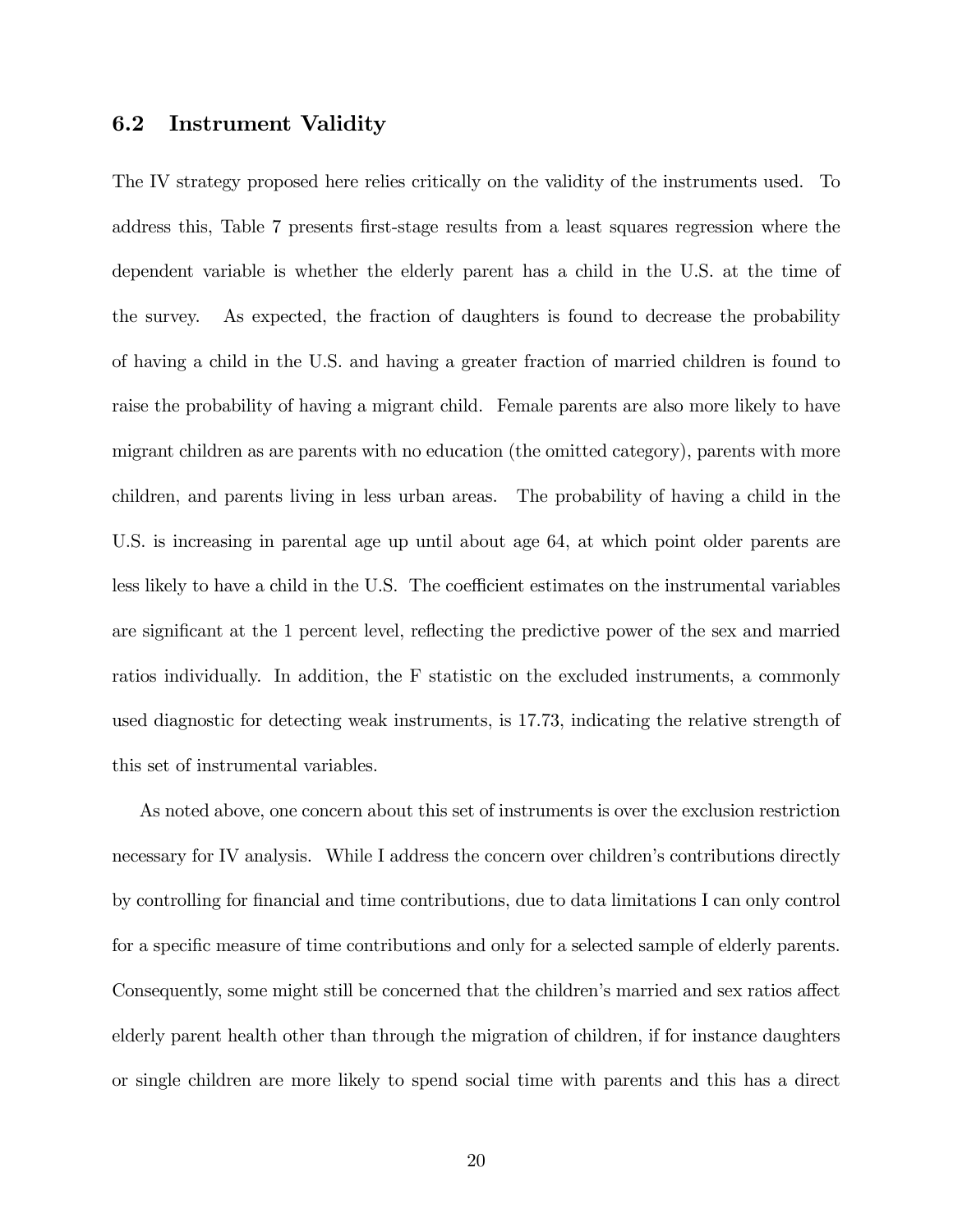impact on their health. If this critique were true, then we would expect the married and sex ratios to operate outside the migration channel, by affecting the health of parents with no migrant children in the  $U.S.<sup>10</sup>$  This amounts to a falsification test that can be investigated by running the reduced form regression of the elderly health outcome on the instruments for the sample of parents with no migrant children in the  $U.S.<sup>11</sup>$ 

Table 8, panel A shows the results from the reduced form regressions for the self-reported health quality and poor physical health measures. In neither regression does the effect of the instruments appear to have a significant impact on the health outcomes of elderly parents. I also fail to reject the hypothesis that the coefficients are jointly equal to zero, with a low F statistic around 1.8 in both regressions. In fact, the point estimates are all very close to zero, suggesting that the instruments do not appear to significantly affect elderly parent health outside of children's migration.

Another suggestive test of the identification strategy is to check that the instruments themselves are not responsible for generating spurious relationships between parental health and child migration. We would be concerned if, for instance, it appeared that children's migration were having an effect on parental health outcomes that are not affected by environmental factors. While information on purely genetic diseases is not available, the MHAS does ask whether respondents experienced a health problem before the age of ten

 $10$ Certainly, if there were a strong direct effect of the instruments on the outcomes, we would expect to see it expressed in a reduced form regression of the outcomes on the instruments for parents of non-migrants. However, a non-zero finding could also suggest a significant degree of selection into migration coupled with a powerful instrument. Since I find that the effect is small and statistically indistinguishable from zero, I take it as suggestive evidence in support of the exclusion restriction.

<sup>&</sup>lt;sup>11</sup>Thanks to Craig McIntosh for suggesting this robustness check.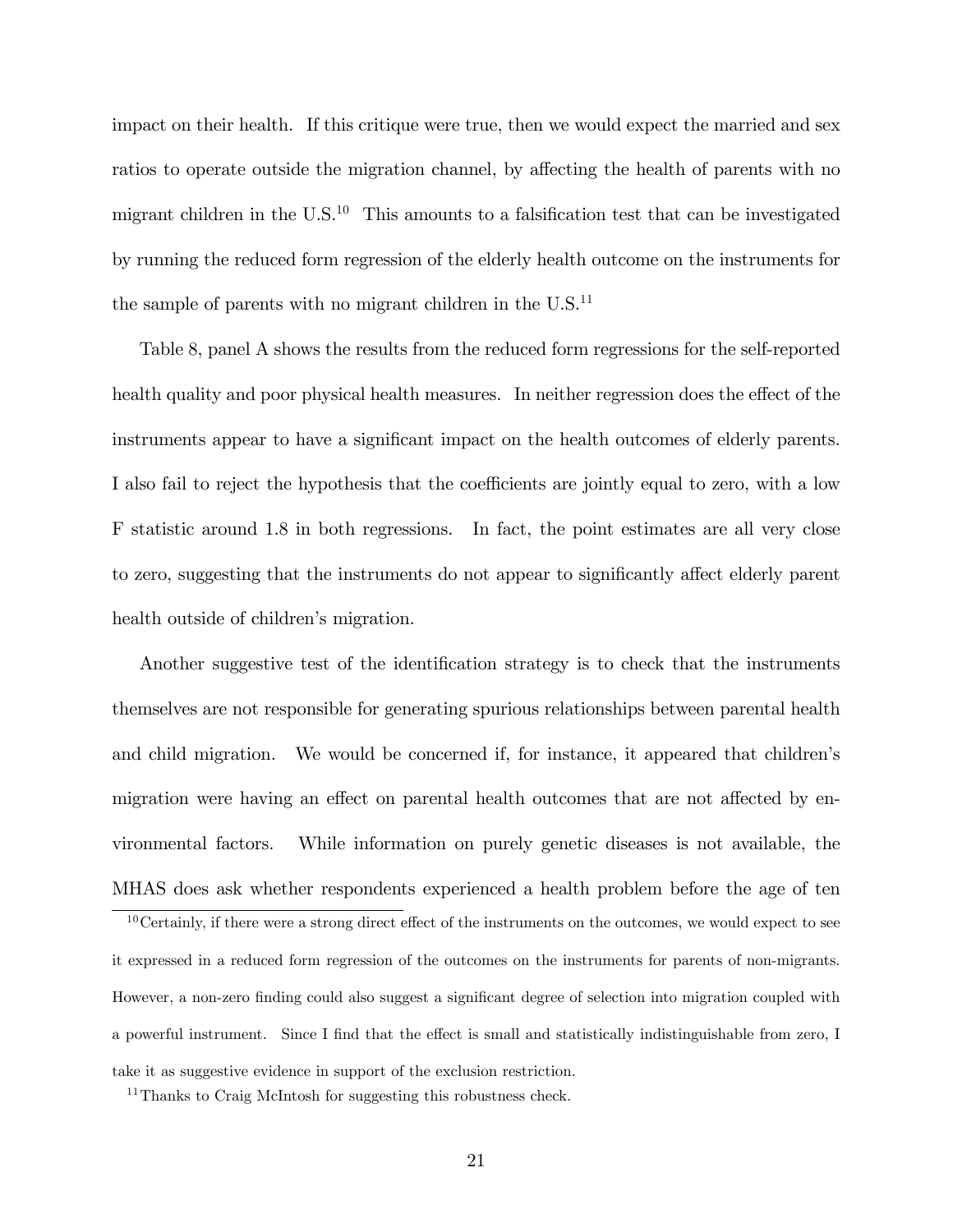that affected their normal activities for at least one month. As with the case of genetic diseases, this type of health problem could not have been caused by children's migration, and thus using it as the dependent variable in the analysis amounts to a falsification test on the identification strategy.<sup>12</sup>

The results in panel B of Table 8 show that, as expected, children's migration has no statistically significant effect on whether a parent had a health problem before age ten, a finding that is consistent with a valid identification strategy.<sup>13</sup> In fact, the coefficient estimate on the migrant child dummy variable is actually negative, suggesting that parents with children in the U.S. are actually less likely to have experienced an early life health problem. Since this result is in the opposite direction of the main Öndings and in any case is not statistically significant, it also lends empirical support for the use of these instrumental variables.

 $12$ This type of falsification test is similar to that employed by Galiani, et al. (2005) who check that water privatization has a negligible impact on causes of death unrelated to the quality of water. In the same spirit, I have also checked whether childrenís migration has an impact on the probability that an elderly parent has had a cancer diagnosis which presumably has a significant genetic component. While I find no statistically significant effect, a cancer diagnosis is particularly uncommon in this sample, so I do not present the results here.

 $13$ Ninety of the 6730 respondents in my sample refused or said they did not know when asked about health shocks prior to age 10. For the analysis in Table 3, panel B, I drop them from the sample, explaining the drop in the number of observations. The results are almost exactly the same if the full sample is used and the problematic observations are treated as not having experienced a health shock. The IV results from the physical and mental health outcomes below are also very similar when the sample is limited to those respondents who answer either yes or no to this question about early life health problems.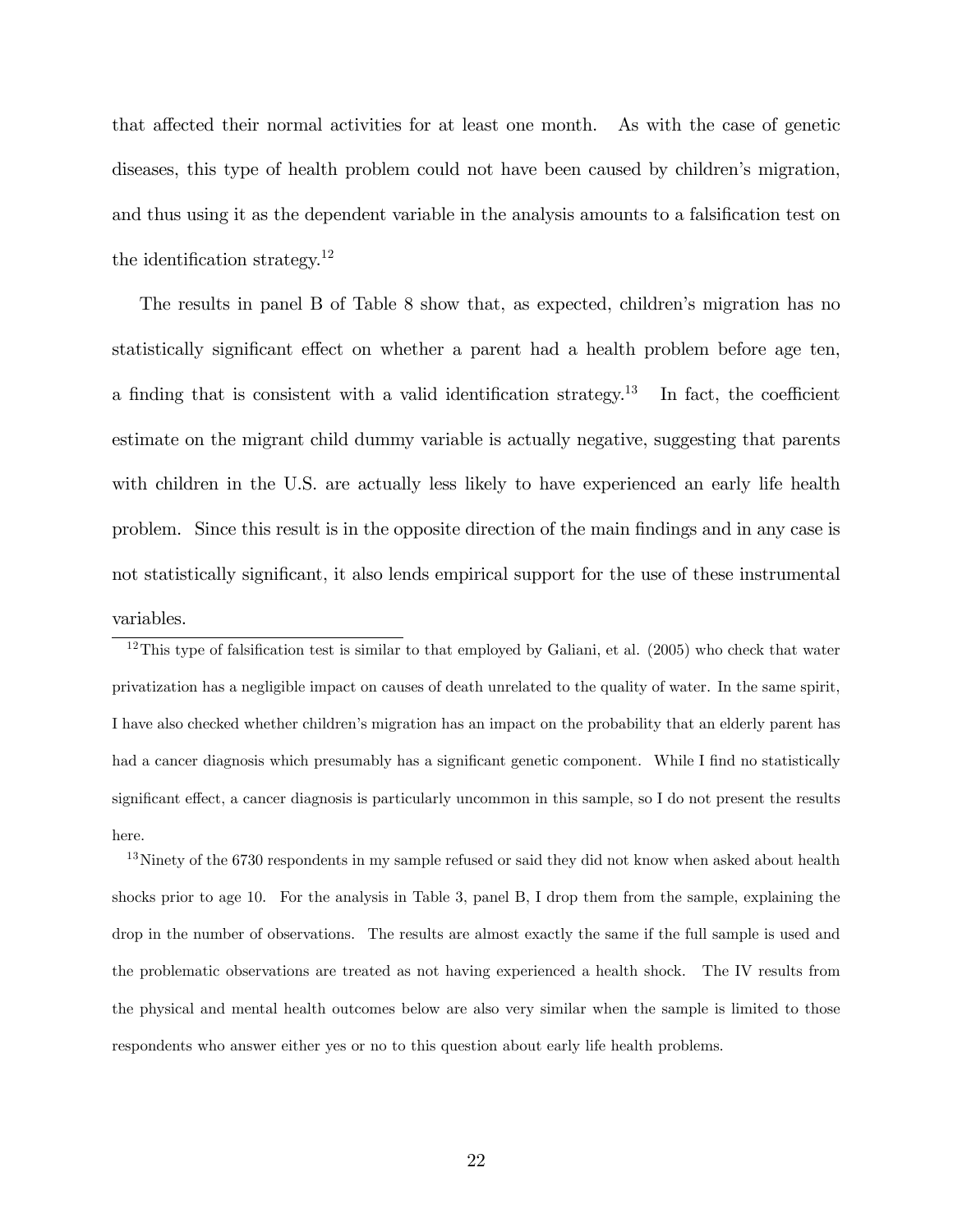#### 6.3 Other Robustness Checks

Another point that may cast doubt on instrument validity is the use of the children's married ratio as an instrumental variable. One might argue that children's marital choices respond to elderly parent's health or that there may be some other unobserved component that might be correlated with a child's propensity to marry and his parent's health, for instance if the child is in poor health himself. To address this, in Table 9, Panel A, I limit the instrumental variables used in the analysis to the sex ratio variable alone. The magnitudes of the effects of migration on poor health outcomes drop somewhat relative to the results using both instruments, but are still positive, though not statistically significant. This may be due in part to the relative weakness of the instrument set when only sex ratio is used, with a first stage F statistic around 8.

Finally, I address the question of whether the use of the IV linear probability model skews the magnitude of the estimates. Table 9, Panel B presents the results from the IVprobit model and reports the marginal effects of having a child in the U.S. on elderly parent health. Having a child in the U.S. raises the probability of reporting poor health quality by 59 percentage points and raises the probability of poor physical health by 47 percentage points.

A Önal alternative to the IV linear and IV probit models is the seemingly unrelated bivariate probit model where health outcomes and child migration status can be treated as binary variables. Panel C shows the results from this estimation. The magnitudes of the estimates change somewhat from Panel B, so that the estimates now range from 0.42 for poor health quality to 0.59 for poor physical health. These results remain within reasonable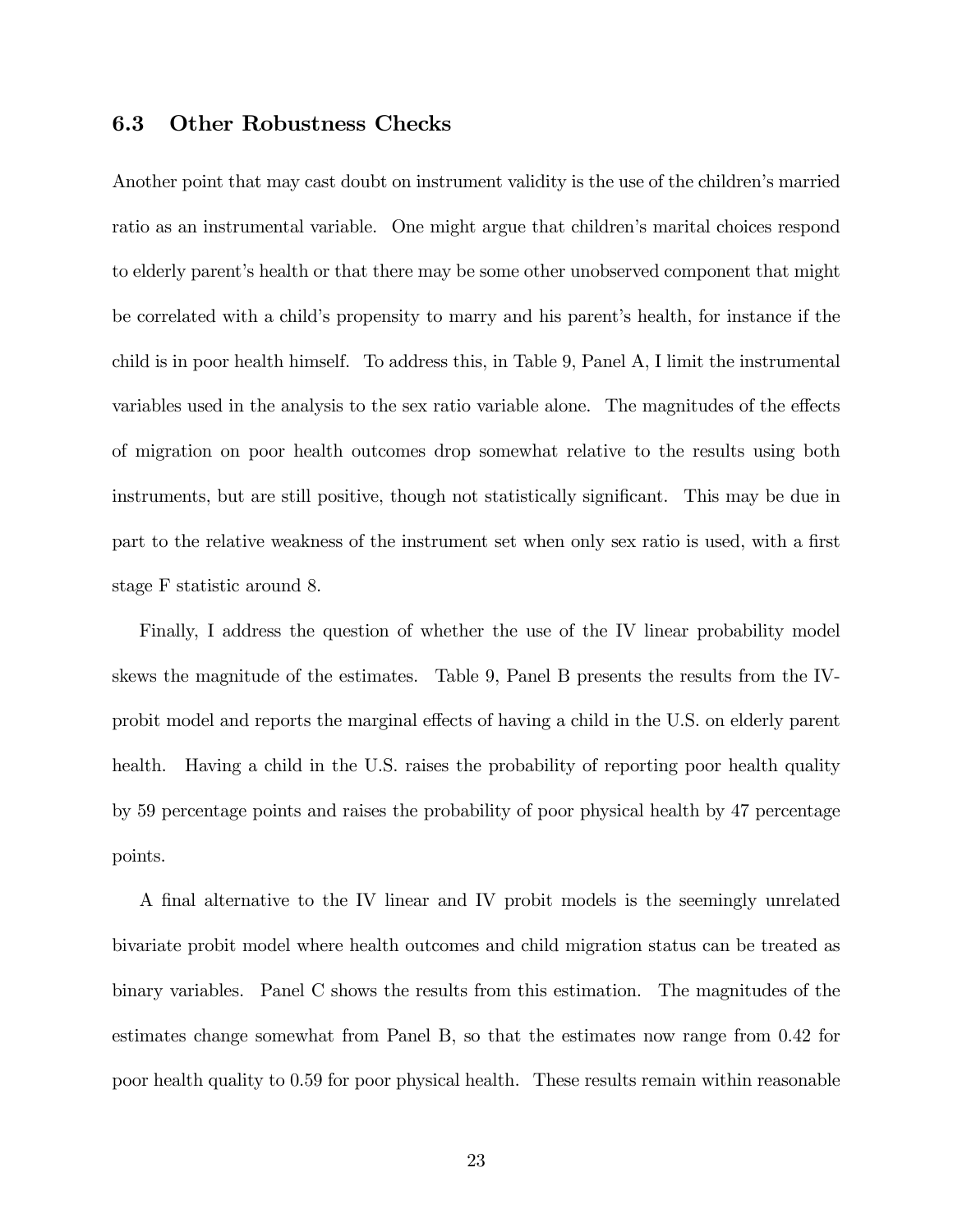distance of the IV linear probability model estimates, suggesting that we can conclude that child migration has a deleterious effect on parental health.

### 7 Possible Mechanism: Mental Health

Thus far, the results presented have shown a significant effect of children's migration status on parental health that is independent of children's contributions. This leaves open the question of what mechanism could be driving the relationship between children's migration and a parent's physical health. One possibility alluded to in the introduction is the psychic cost of a child's migration on his elderly parent. Child migration could affect an elderly parentís mental health because the migration of a child necessarily means limited contact between the elderly parent and the migrant child. This is particularly true in the case of migration to the U.S. which is often undertaken illegally, thus limiting opportunities for travel between the two countries. Another possible channel could be the anxiety involved in worrying about a child who may have migrated illegally. The result could be a an increase in sadness, loneliness, and depression for the elderly parent as measured by the poor mental health variable introduced above.

Researchers in the medical community have found significant effects of depressive symptoms on subsequent physical and health outcomes (Vaillant 1979, McCusker, et al. 2007). In particular, this has been found to be true for patients with heart disease (Ruo, et al. 2003), a fact that relates to the use of the poor physical health measure used in the analysis here. The medical literature has also established a role for social interactions, particularly with children, to mediate the influence of mental on physical health (McCusker, et al. 2007,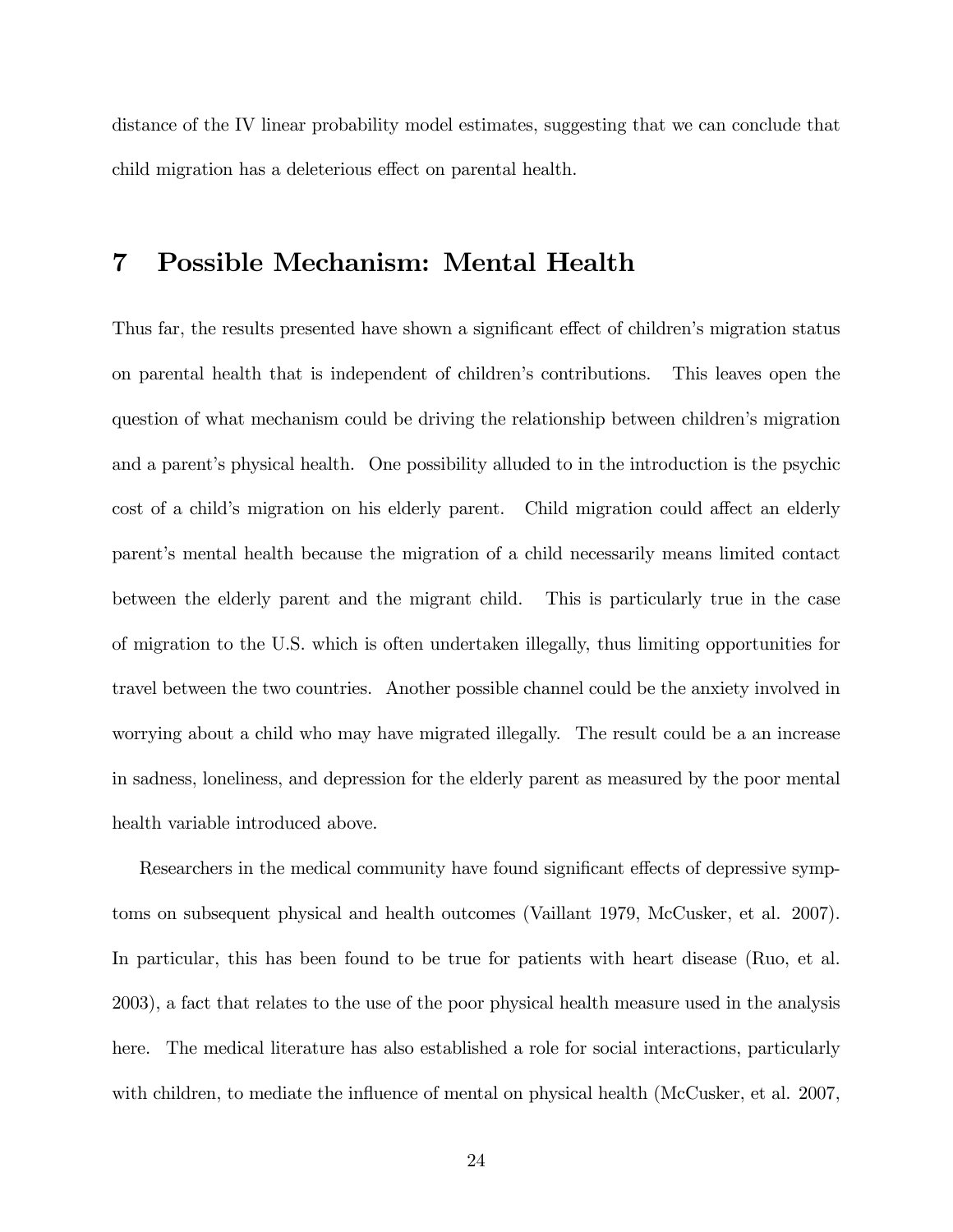Leifheit-Limson, et al. 2010). Results from this study are consistent with these findings. While I cannot pin down the direction of causality, I find a strong positive correlation between the poor mental health and poor physical health measures that is robust to controlling for the host of covariates included in the analysis above.

If in fact mental health is the mechanism by which child migration affects parental physical health, we would expect to Önd evidence that child migration also leads to worse mental health outcomes for elderly parents. Using the same identification strategy as detailed above, I present the results from this analysis in Table 10. Columns (1) and (2) show the results for the least squares and probit results showing a positive, statistically significant relationship between having a child in the U.S. and poor mental health outcomes for elderly parents in Mexico. While the point estimate is around  $0.03$  in the latter two specifications, the predicted probability is around  $0.54$ , suggesting that the effective magnitude of the estimate is not very large. As was the case for the physical health measures, the magnitude of the effect rises in column  $(3)$  once endogeneity is accounted for by way of instrumental variables (point estimate around  $(0.48)$ . The coefficient estimate remains virtually unchanged when children's financial contributions are included as a control or endogenous variable in the model (columns 4-5).

While these results are only suggestive, they are consistent with a story in which adult child migration results in worse mental health outcomes for elderly parents in Mexico and this mental health decline precipitates a deterioration in physical health as well. However, because I cannot pinpoint the direction of causality between physical and mental health, I cannot rule out the possibility that children's migration is affecting a parent's physical health through some other channel and thereby resulting in a decline in mental health.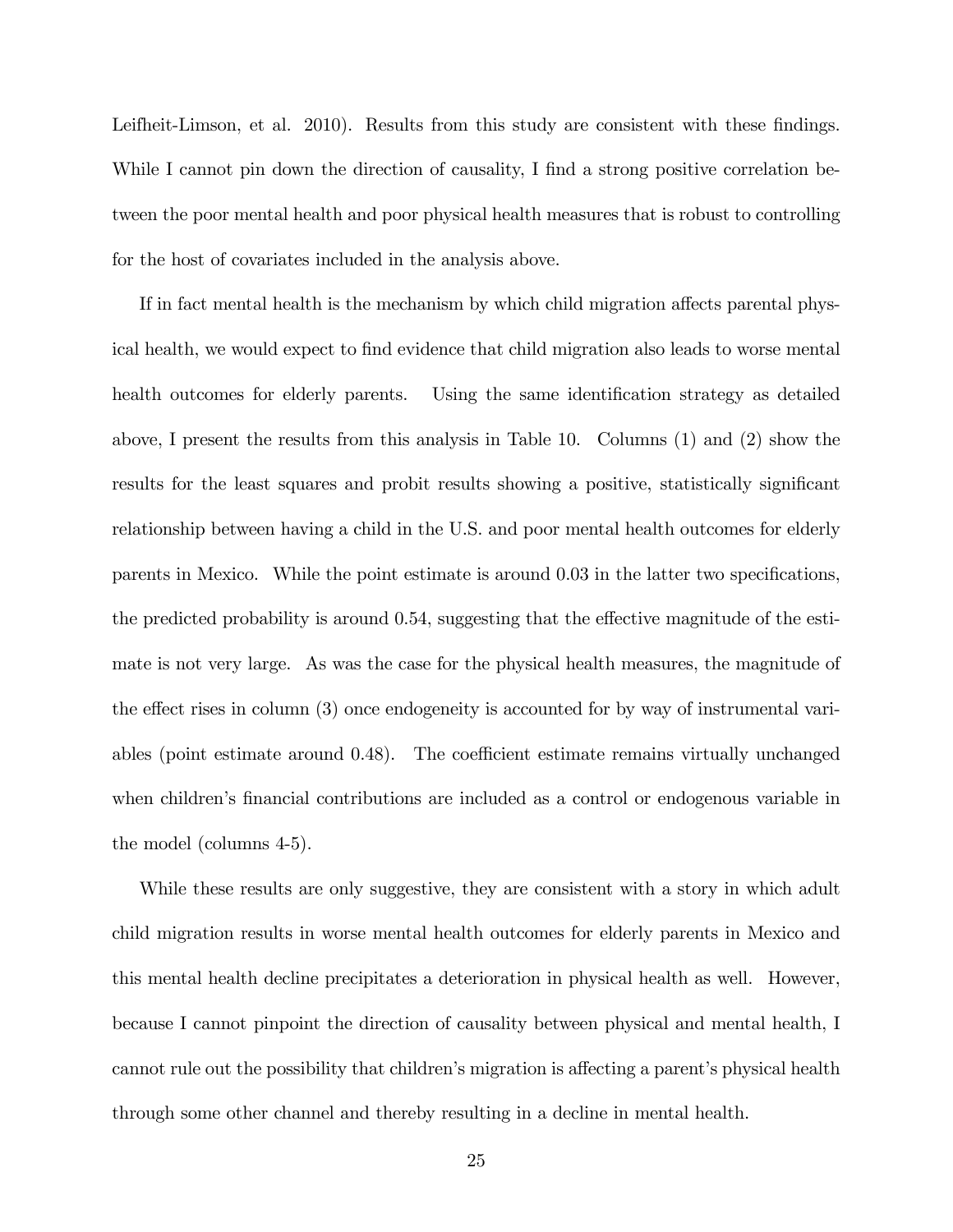# 8 Conclusion

The evidence presented above has shown that having a child migrate to the U.S. leads to a greater chance that elderly parents in Mexico will suffer poor physical health outcomes ranging from self-reported health quality to a greater incidence of heart attack and stroke. The robustness checks on the identification assumption, including falsification tests suggesting that the effects are operating through children's migration, support the findings that international migration has a causal effect on the health of elderly parents left behind. The fact that the results change so little after controlling for children's time and financial contributions suggests that children's migration is having a significant impact on elderly health that is independent of contributions to parents.

I have explored the possibility that the mechanism underlying this effect may be operating through the impact of children's migration on mental health, and the results are consistent with a story in which the migration of a child results in greater anxiety and depressive symptoms for elderly parents that subsequently affect their physical health. Further research should explore data on social interactions to see how children's migration affects the social support elderly parents receive and how parental health outcomes vary based on the duration of childrenís migration. Nevertheless, even these Örst steps into the investigation of this important topic cast further doubt on the view that families in Mexico always benefit from having a member migrate to the U.S. These findings should pose cause for concern in areas where high rates of migration have coincided with the rapid aging of the population and suggest policymakers should shore up alternative sources of support for elderly dependents.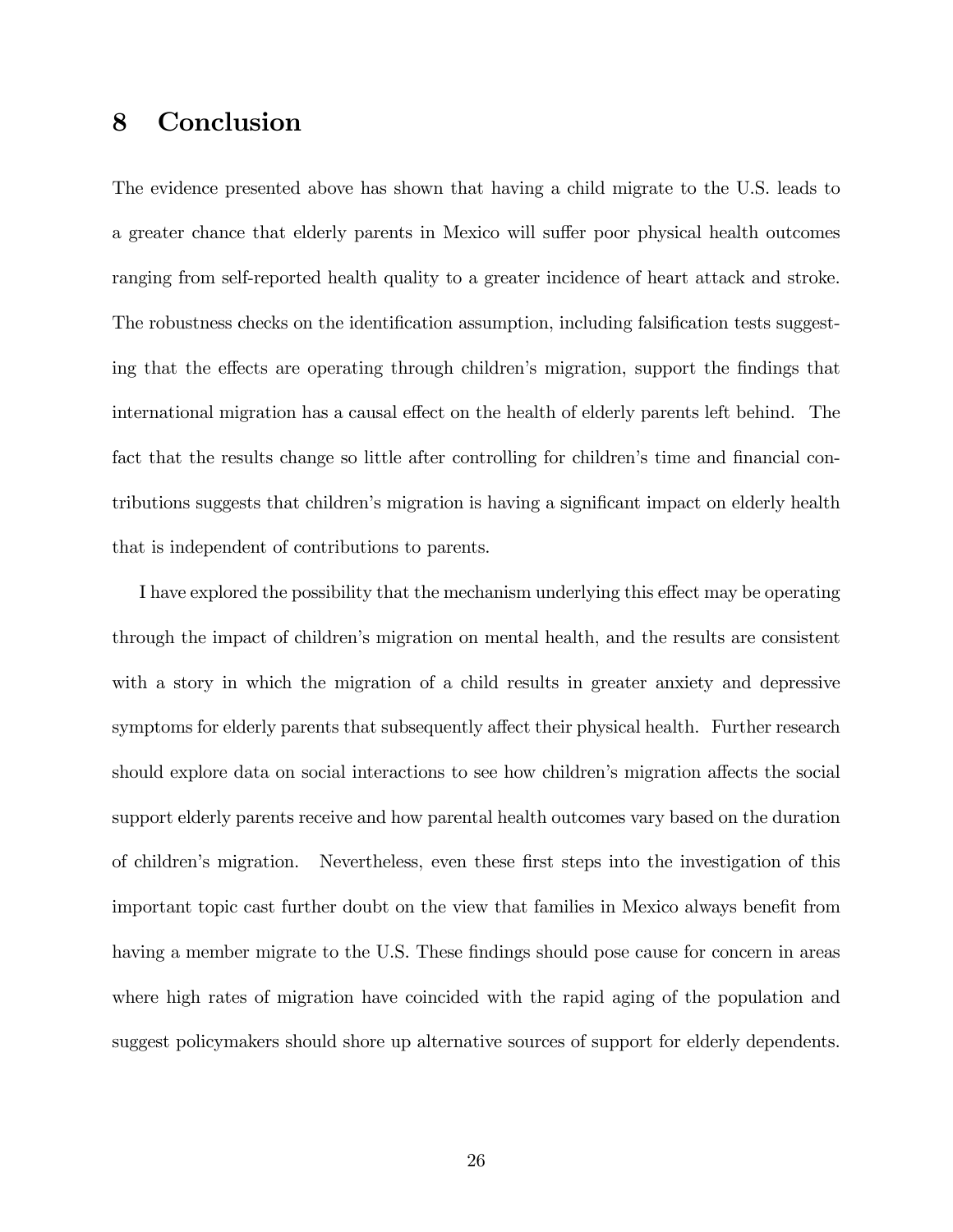## References

Antman, Francisca. 2008. "Who Cares for the Elderly? Intrafamily Resource Allocation and Migration in Mexico." Department of Economics, University of Colorado at Boulder Working Paper No. 08-01.

Antman, Francisca. 2010a. "Gender, Educational Attainment, and the Impact of Parental Migration on Children Left Behind," Department of Economics, University of Colorado at Boulder Working Paper No. 08-02.

Antman, Francisca. 2010b. "The Intergenerational Effects of Paternal Migration on Schooling: What Can We Learn from Children's Time Allocations?" Department of Economics, University of Colorado at Boulder Working Paper No. 08-03.

Antman, Francisca. Forthcoming. "Adult Child Migration and the Health of Elderly Parents Left Behind in Mexico. American Economic Review Papers & Proceedings, 100(2).

Barros, Rodrigo. 2008. "Wealthier But Not Much Healthier: Effects of a Health Insurance Program for the Poor in Mexico." Mimeo. Stanford University.

Browning, Martin, Francois Bourguignon, Pierre André Chiappori, and Valerie Lechene. 1994. "Income and Outcomes: A Structural Model of Intrahousehold Allocation." The Journal of Political Economy, 102(6): 1067-1096.

Checkovich, Tennille and Steven Stern. 2002. "Shared Caregiving Responsibilities of Adult Siblings with Elderly Parents." The Journal of Human Resources, 37(3): 441-478.

McCusker, Jane, Martin Cole, Antonio Ciampi, Eric Latimer, Sylvia Windholz, and Eric Belzile. 2007. "Major Depression in Older Medical Inpatients Predicts Poor Physical and Mental Health Status Over 12 Months." General Hospital Psychiatry, 29: 340-348.

Galiani, Sebastian, Paul Gertler and Ernesto Schargrodsky. 2005. "Water for Life: The Impact of Privatization of Water Services on Child Mortality." The Journal of Political Economy, 113(1): 83-120.

Giles, John and Ren Mu. 2007. "Elderly Parent Health and the Migration Decision of Adult Children: Evidence from Rural China." Demography 44(2): 265-288.

Grieco, Elizabeth and Brian Ray. 2004. "Mexican Immigrants in the US Labor Force." Migration Information Source. Migration Policy Institute.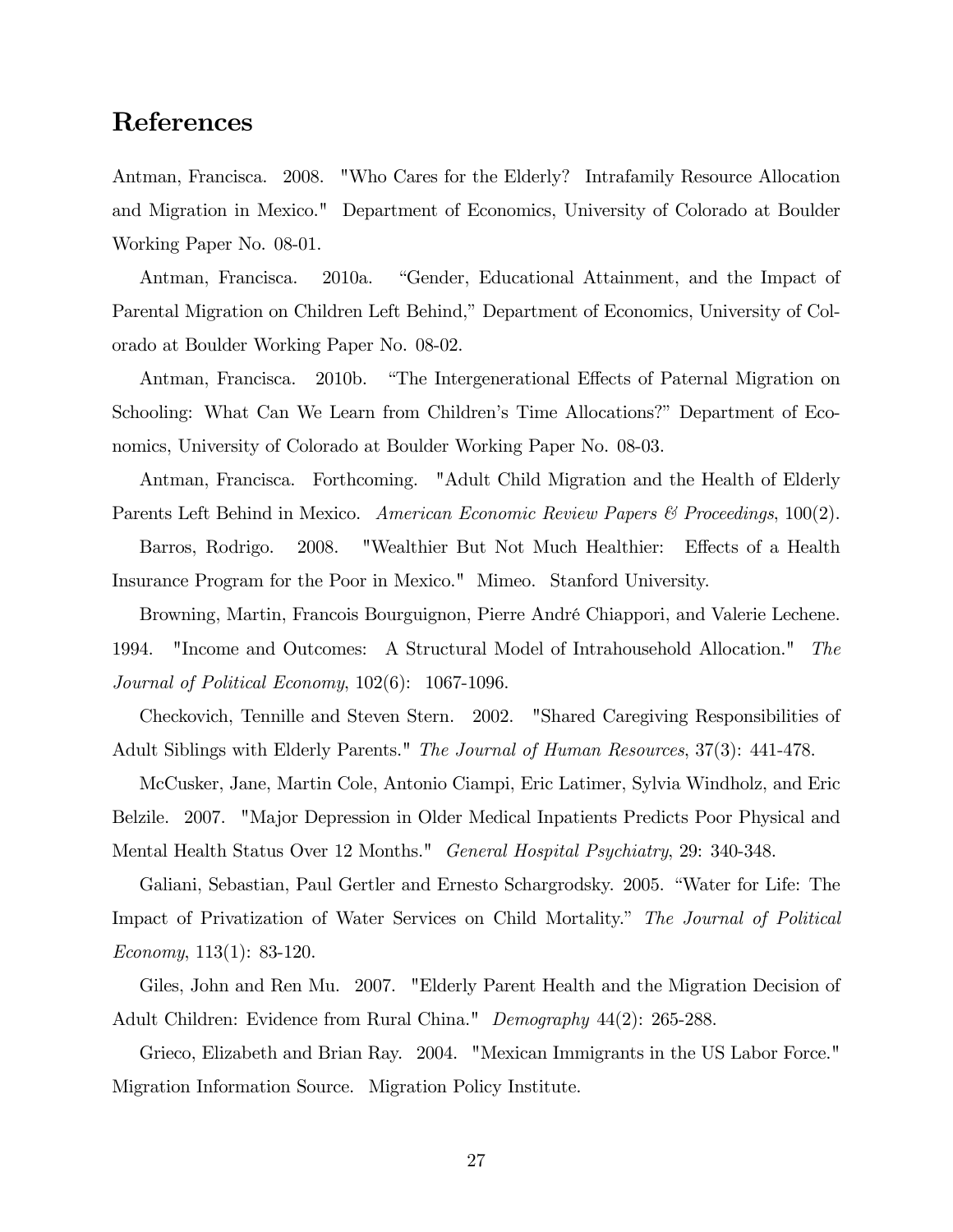Hanson, Gordon H. and Christopher Woodruff. 2003. "Emigration and Educational Attainment in Mexico." Mimeo. University of California, San Diego.

Hiedemann, Bridget and Steven Stern. 1999. "Strategic Play among Family Members when Making Long-term Care Decisions." Journal of Economic Behavior  $\mathcal B$  Organization. 40: 29-57.

Hildebrandt, Nicole and David J. McKenzie. 2005. "The Effects of Migration on Child Health in Mexico." World Bank Policy Research Working Paper No. 3573.

Knox, Melissa. "Health Insurance for All: An Evaluation of Mexico's Seguro Popular Program." Mimeo. University of California, Berkeley.

Kuhn, Randall S., Bethany Everett, and Rachel Silvey. 2009. "The Effect of Children's Migration on Elderly Kinís Health: A Counterfactual Approach." Mimeo. University of Denver.

Leifheit-Limson, Erica C., Kimberly J. Reid, Stanislav V. Kasl, Haiqun Lin, Philip G. Jones, Donna M. Buchanan, Susmita Parashar, Pamela N. Peterson, John A. Spertus, and Judith H. Lichtman. 2010. "The Role of Social Support in Health Status and Depressive Symptoms After Acute Myocardial Infarction: Evidence for a Stronger Relationship Among Women." *Circulation: Cardiovascular Quality and Outcomes*, 3:00-00, published online Feb. 16, 2010.

Lucas, Robert E. and Oded Stark. 1985. "Motivations to Remit: Evidences from Botswana." Journal of Political Economy, 93(5): 901-918.

Maddala, G. S. 1983. Limited-Dependent and Qualitative Dependent Variables in Econometrics. New York: Cambridge University Press, 122-138.

Manski, C.. 1993. "Identification of Endogenous Social Effects: The Reflection Problem." Review of Economic Studies, 60(3): 531-542.

McKenzie, David and Hillel Rapoport. 2006. "Can Migration Reduce Educational Attainments? Evidence from Mexico." World Bank Policy Research Working Paper No. 3952.

OECD. 2005a. Long-term Care for Older People. Organisation for Economic Co-Operation and Development.

OECD. 2005b. OECD Reviews of Health Systems: Mexico. Organisation for Economic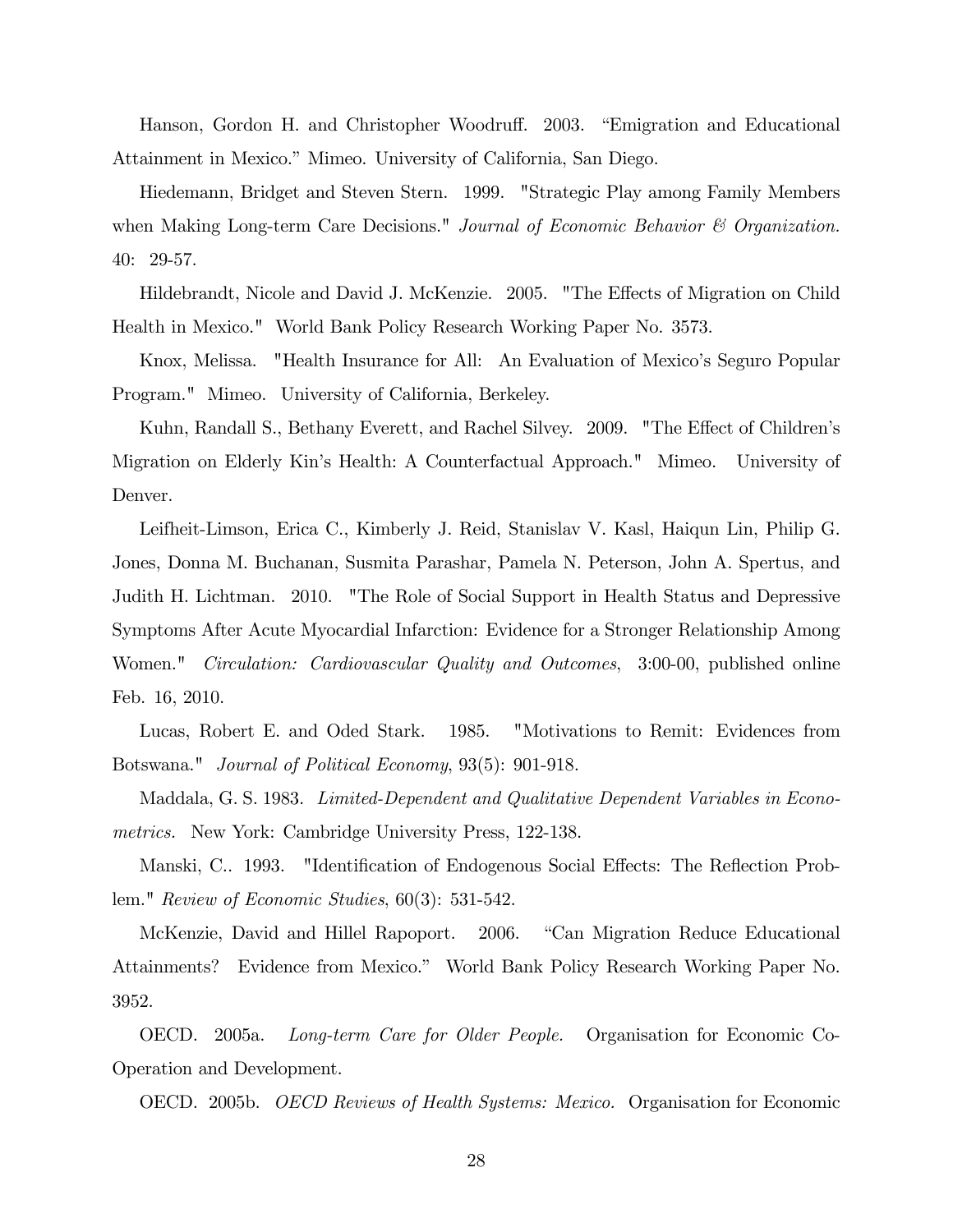Co-Operation and Development.

Parashar, Susmita, John S. Rumsfeld, Kimberly J. Reid, Donna Buchanan, Nazeera Dawood, Saadia Khizer, Judith Lichtman, Viola Vaccarino, and PREMIER Registry Investigators. 2009. Circulation: Cardiovascular Quality and Outcomes, 2(1): 33-40.

Ruo, Bernice, John S. Rumsfeld, Mark A. Hlatky, Haiying Liu, Warren S. Browner, and Mary A. Whooley. 2003. "Depressive Symptoms and Health-Related Quality of Life: The Hear and Soul Study." Journal of the American Medical Association. 290(2): 215-221.

Thomas, Duncan. 1990. "Intra-Household Resource Allocation: An Inferential Approach." The Journal of Human Resources, 25(4): 635-664.

Vaillant, George E. 1979. "Natural History of Male Psychologic Health." New England Journal of Medicine, 301: 1249-1254.

Wooldridge, Jeffrey M. 2002. Econometric Analysis of Cross Section and Panel Data. Cambridge, MA: The MIT Press.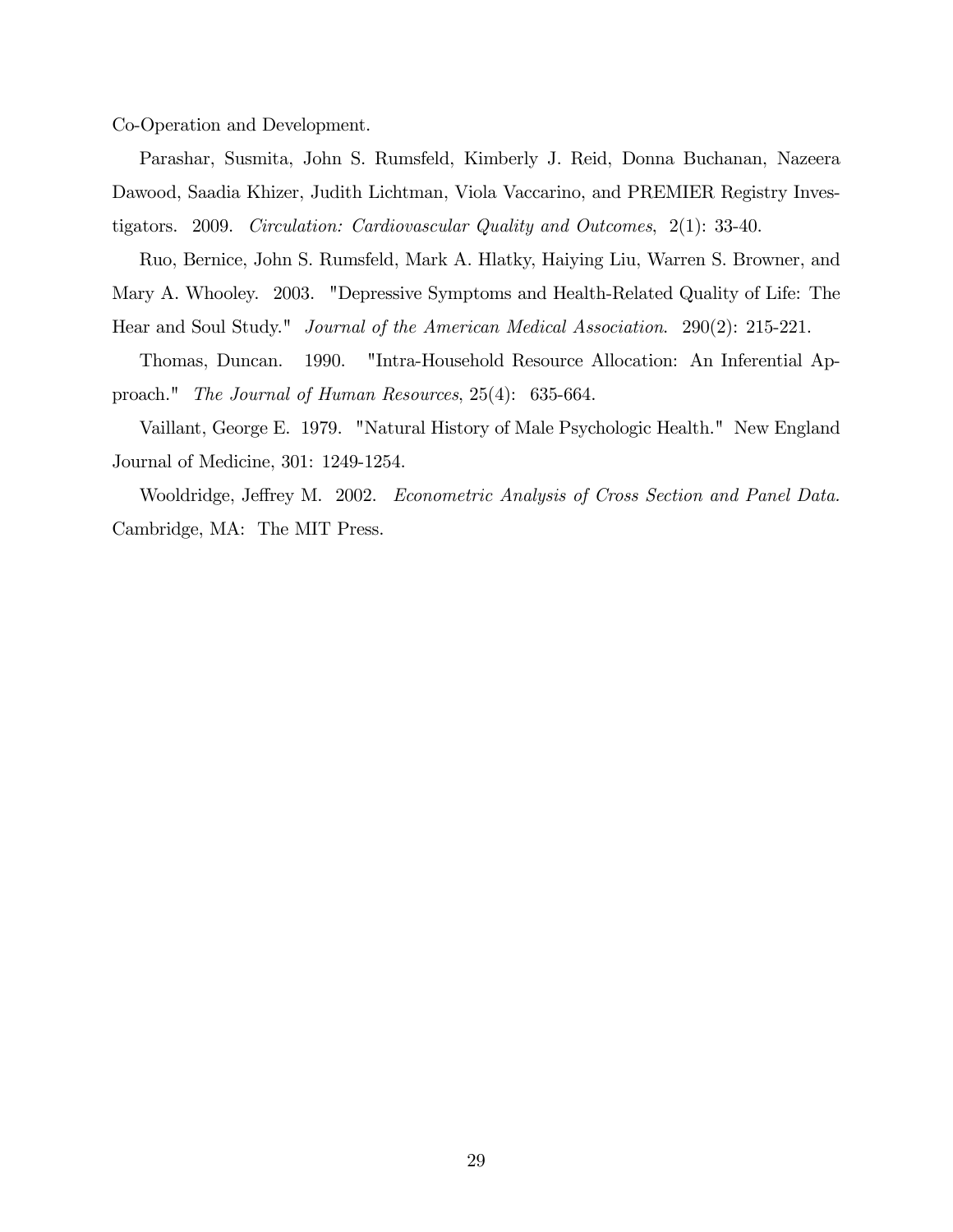| Table 1: Descriptive Statistics by Migration Status of Children |  |  |
|-----------------------------------------------------------------|--|--|
|                                                                 |  |  |

|                                                                              | No Child in US |           |        | Has Child in US |            |        |
|------------------------------------------------------------------------------|----------------|-----------|--------|-----------------|------------|--------|
|                                                                              | Mean           | <b>SE</b> | Mean   | <b>SE</b>       | Difference |        |
| Poor Health Quality <sup>a</sup>                                             | 0.14           | 0.00      | 0.21   | 0.01            | $-0.07$    | ***    |
| Poor Physical Health <sup>b</sup>                                            | 0.05           | 0.00      | 0.06   | 0.01            | $-0.01$    | $\ast$ |
| Poor Mental Health <sup>c</sup>                                              | 0.52           | 0.01      | 0.60   | 0.01            | $-0.07$    | ***    |
| Female                                                                       | 0.54           | 0.01      | 0.58   | 0.01            | $-0.03$    | $**$   |
| Age                                                                          | 61.27          | 0.13      | 62.86  | 0.23            | $-1.60$    | ***    |
| Education (years)                                                            | 5.23           | 0.06      | 3.43   | 0.09            | 1.81       | ***    |
| Married                                                                      | 0.62           | 0.01      | 0.62   | 0.01            | 0.00       |        |
| Assets $(1,000s$ of 2002 pesos)                                              | 119.59         | 6.35      | 114.58 | 14.27           | 5.01       |        |
| Monthly Income $(1,000s$ of 2002 pesos)                                      | 8.39           | 1.63      | 3.49   | 1.07            | 4.91       | $**$   |
| Financial Help from Kids $(1,000s)$ of 2002 pesos) <sup><math>d</math></sup> | 0.96           | 0.10      | 2.12   | 0.36            | $-1.16$    | ***    |
| <b>Right to Medical Services</b>                                             | 0.69           | 0.01      | 0.55   | 0.01            | 0.14       | ***    |
| Kids                                                                         | 4.86           | 0.04      | 6.96   | 0.07            | $-2.09$    | ***    |
| Grandkids                                                                    | 8.74           | 0.13      | 14.44  | 0.29            | $-5.70$    | ***    |
| More Urban Area $(100,000 \text{ ppl} + )$                                   | 0.74           | 0.01      | 0.53   | 0.01            | 0.22       | ***    |
| Kids Sex Ratio (Daughters/Kids)                                              | 0.49           | 0.00      | 0.48   | 0.01            | 0.01       | $\ast$ |
| <b>Kids Married Ratio</b>                                                    | 0.60           | 0.00      | 0.71   | 0.01            | $-0.11$    | ***    |
| Number of Observations                                                       | 5247           |           | 1483   |                 |            |        |

<sup>a</sup> Poor Health Quality is self-reported indicator variable:  $1 =$  poor health;  $0 =$  fair, good, very good, or excellent health <sup>b</sup>Poor Physical Health is an indicator for whether the respondent has had a stroke or heart attack

<sup>c</sup>Poor Mental Health is an indicator for whether the respondent reports has felt any of the following conditions the majority of the time in the past week: depression, loneliness, sadness

<sup>d</sup>Financial help from kids is monthly financial assistance received from all children in 1000s of 2002 pesos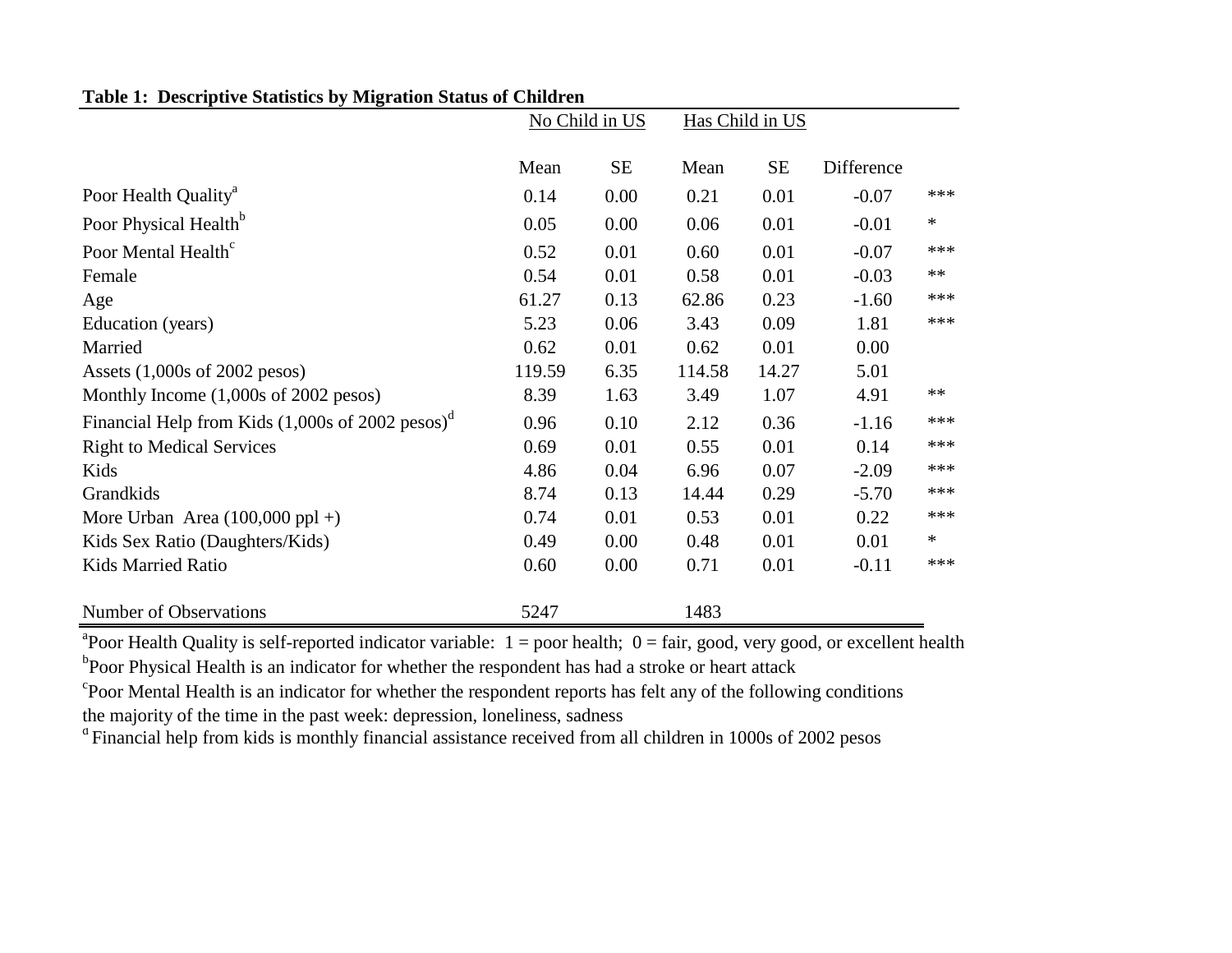| Table 2: Parental Health and Child Migration, OLS Regressions, LPM |                      |                     |
|--------------------------------------------------------------------|----------------------|---------------------|
|                                                                    | (1)                  | (2)                 |
|                                                                    | Poor Health          | Poor Physical       |
|                                                                    | Quality <sup>a</sup> | Health <sup>b</sup> |
| Has Child in US                                                    | 0.038                | 0.012               |
|                                                                    | $[0.012]$ ***        | [0.007]             |
| Female                                                             | 0.038                | $-0.009$            |
|                                                                    | $[0.010]$ ***        | [0.006]             |
| Age                                                                | 0.007                | 0.004               |
|                                                                    | [0.006]              | [0.004]             |
| Age Squared                                                        | $-2.23E-05$          | $-1.30E-05$         |
|                                                                    | $[4.787e-05]$        | $[2.972e-05]$       |
| Education Category 1: 1-6 yrs.                                     | $-0.03$              | $-0.009$            |
|                                                                    | $[0.013]**$          | [0.008]             |
| Education Category 2: 7-9 yrs.                                     | $-0.082$             | $-0.022$            |
|                                                                    | $[0.016]$ ***        | $[0.010]**$         |
| Education Category 3: 10-12 yrs.                                   | $-0.118$             | $-0.01$             |
|                                                                    | $[0.018]$ ***        | [0.016]             |
| Education Category 4: $13 + yrs$ .                                 | $-0.098$             | $-0.011$            |
|                                                                    | $[0.017]***$         | [0.013]             |
| Married                                                            | 0.009                | 0.006               |
|                                                                    | [0.011]              | [0.006]             |
| Assets                                                             | $-1.12E-05$          | $-3.76E-06$         |
|                                                                    | $[5.936e-06]*$       | $[3.395e-06]$       |
| <b>Monthly Income</b>                                              | $-3.16E-05$          | $-7.29E-06$         |
|                                                                    | $[1.907e-05]*$       | $[5.870e-06]$       |
| <b>Right to Medical Services</b>                                   | $-0.019$             | 0.016               |
|                                                                    | $[0.010]**$          | $[0.006]$ ***       |
| Number of Kids                                                     | $-4.38E - 04$        | 0.001               |
|                                                                    | $[2.348e-03]$        | [0.002]             |
| Number of Grandkids                                                | 0.001                | $-1.64E-05$         |
|                                                                    | [0.001]              | $[4.868e-04]$       |
| Urban Indicator $(100,000 \text{ ppl} + )$                         | <b>YES</b>           | <b>YES</b>          |
| Constant                                                           | <b>YES</b>           | <b>YES</b>          |
| Observations                                                       | 6730                 | 6730                |
| R-squared                                                          | 0.047                | 0.011               |

Robust standard errors in brackets

\* significant at 10%; \*\* significant at 5%; \*\*\* significant at 1%

ab See notes below Table 1 for description of dependent variables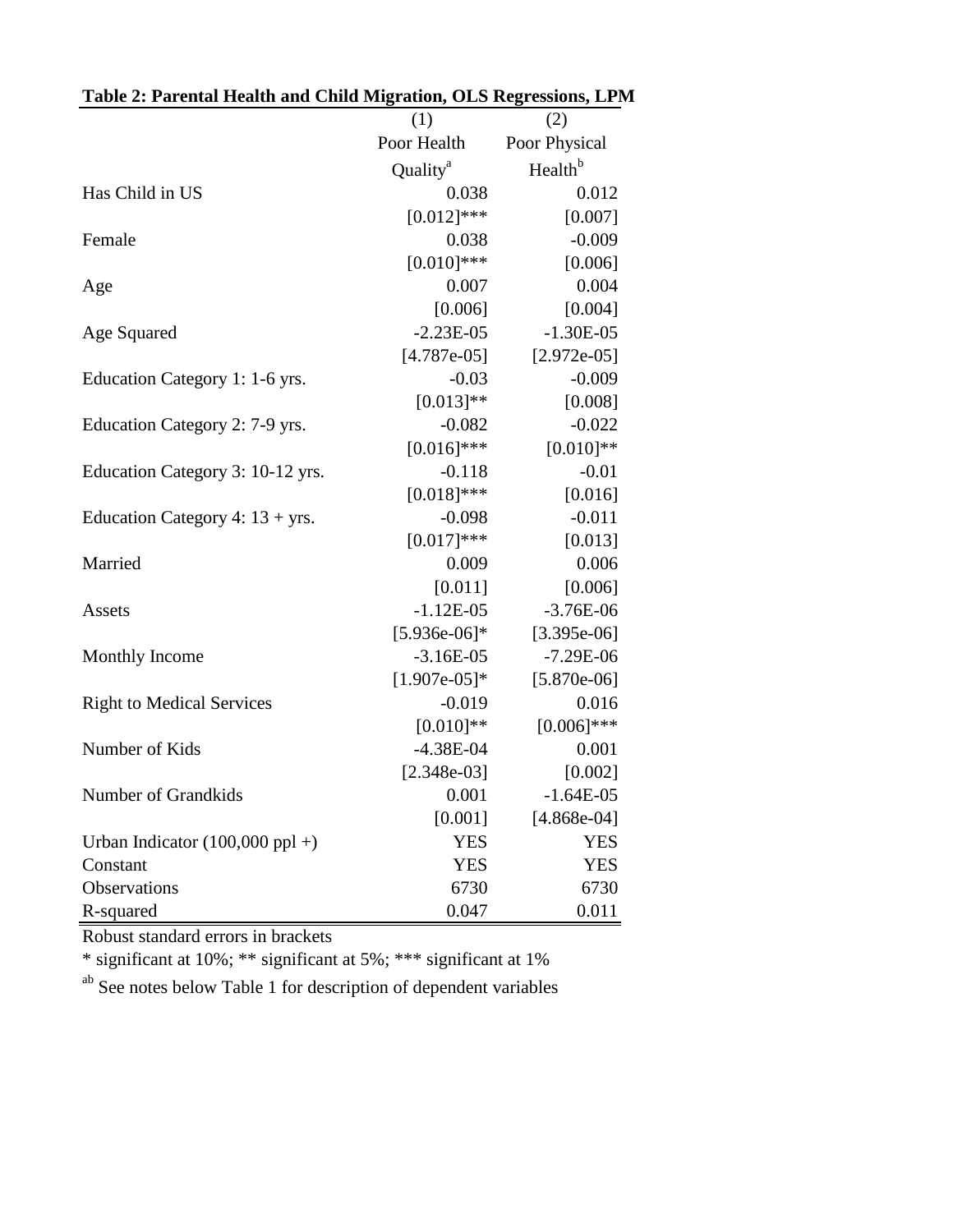|                                            |        | (1)                  | (2)                 |
|--------------------------------------------|--------|----------------------|---------------------|
|                                            |        | Poor Health          | Poor Physical       |
|                                            | Mean   | Quality <sup>a</sup> | Health <sup>b</sup> |
| Has Child in US                            | 0.220  | 0.036                | 0.011               |
|                                            |        | $[0.011]$ ***        | [0.007]             |
| Female                                     | 0.552  | 0.039                | $-0.008$            |
|                                            |        | $[0.009]$ ***        | [0.006]             |
| Age                                        | 61.619 | 0.014                | 0.006               |
|                                            |        | $[0.005]$ ***        | $[0.003]*$          |
| Age Squared                                | 3884   | $-7.19E-05$          | $-3.00E-05$         |
|                                            |        | $[3.989e-05]*$       | $[2.398e-05]$       |
| Education Category 1: 1-6 yrs.             | 0.541  | $-0.023$             | $-0.008$            |
|                                            |        | $[0.010]**$          | [0.007]             |
| Education Category 2: 7-9 yrs.             | 0.136  | $-0.069$             | $-0.02$             |
|                                            |        | $[0.012]$ ***        | $[0.008]$ ***       |
| Education Category 3: 10-12 yrs.           | 0.036  | $-0.107$             | $-0.008$            |
|                                            |        | $[0.014]$ ***        | [0.014]             |
| Education Category 4: $13 + yrs$ .         | 0.070  | $-0.093$             | $-0.007$            |
|                                            |        | $[0.014]$ ***        | [0.011]             |
| Married                                    | 0.617  | 0.009                | 0.006               |
|                                            |        | [0.010]              | [0.006]             |
| <b>Assets</b>                              | 118    | $-2.58E-05$          | $-5.13E-06$         |
|                                            |        | $[1.759e-05]$        | $[6.637e-06]$       |
| Monthly Income                             | 7.314  | $-0.001$             | $-6.09E - 05$       |
|                                            |        | $[0.000]$ ***        | $[4.926e-05]$       |
| <b>Right to Medical Services</b>           | 0.657  | $-0.019$             | 0.015               |
|                                            |        | $[0.009]**$          | $[0.006]$ ***       |
| Number of Kids                             | 5.326  | 0.001                | 0.001               |
|                                            |        | [0.002]              | [0.001]             |
| Number of Grandkids                        | 9.992  | 4.78E-04             | $-6.24E-06$         |
|                                            |        | $[6.230e-04]$        | $[3.920e-04]$       |
| Urban Indicator $(100,000 \text{ ppl} + )$ | 0.694  | <b>YES</b>           | <b>YES</b>          |
| Predicted Prob. (at mean of Xs)            |        | 0.139                | 0.049               |
| Observations                               |        | 6730                 | 6730                |

### **Table 3: Parental Health and Child Migration, Probit Marginal Effects**

Robust standard errors in brackets

\* significant at 10%; \*\* significant at 5%; \*\*\* significant at 1%

ab See notes below Table 1 for description of dependent variables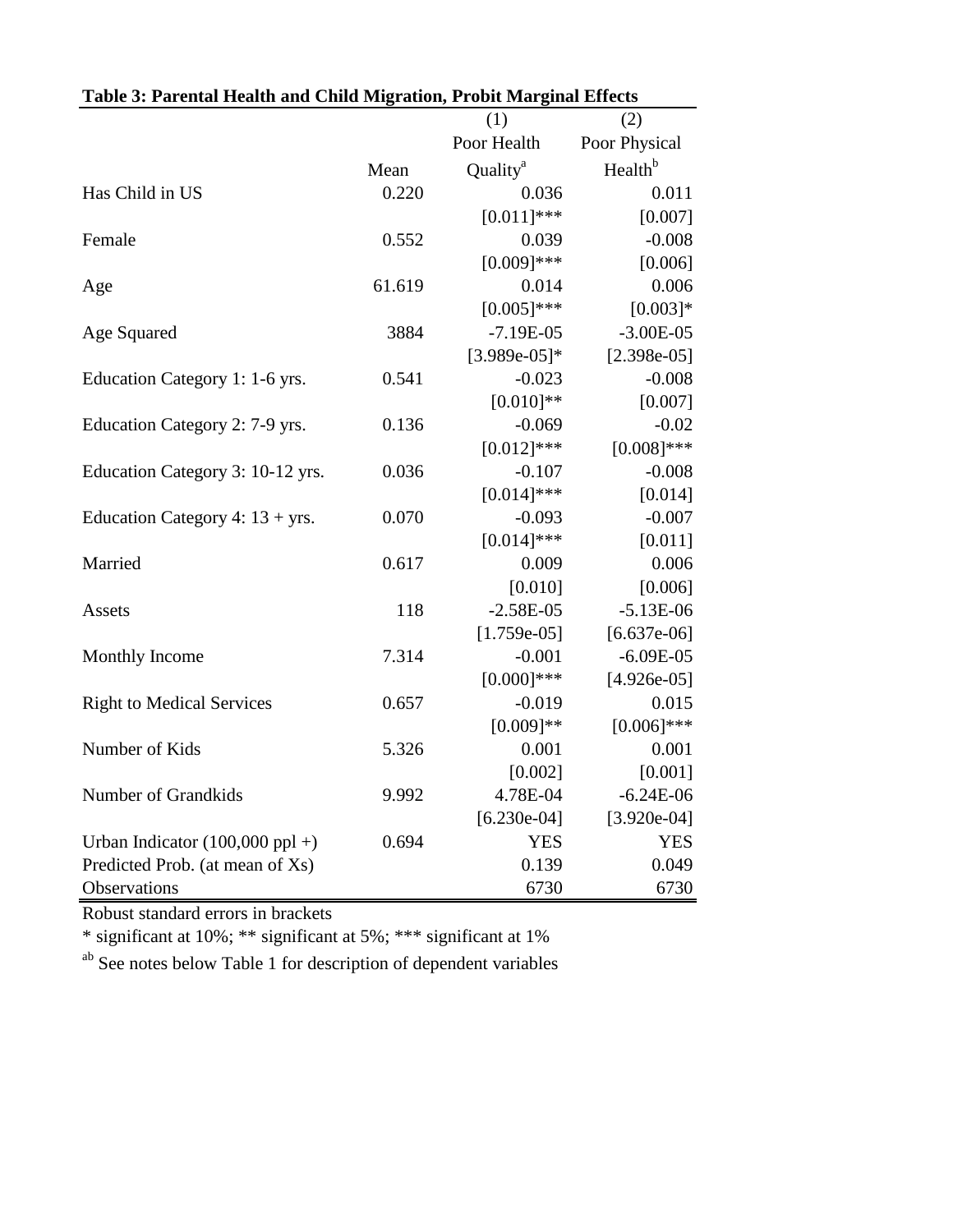|                                    | (1)                  | (2)                 |
|------------------------------------|----------------------|---------------------|
|                                    | Poor Health          | Poor Physical       |
|                                    | Quality <sup>a</sup> | Health <sup>b</sup> |
| Has Child in US                    | 0.375                | 0.208               |
|                                    | $[0.187]$ **         | $[0.117]*$          |
| Female                             | 0.03                 | $-0.014$            |
|                                    | $[0.011]$ ***        | $[0.007]**$         |
| Age                                | 1.79E-04             | $-0.001$            |
|                                    | $[7.791e-03]$        | [0.005]             |
| Age Squared                        | 3.24E-05             | 1.88E-05            |
|                                    | $[6.010e-05]$        | $[3.735e-05]$       |
| Education Category 1: 1-6 yrs.     | $-0.029$             | $-0.008$            |
|                                    | $[0.014]$ **         | [0.008]             |
| Education Category 2: 7-9 yrs.     | $-0.076$             | $-0.018$            |
|                                    | $[0.017]***$         | $[0.011]*$          |
| Education Category 3: 10-12 yrs.   | $-0.097$             | 0.003               |
|                                    | $[0.022]$ ***        | [0.019]             |
| Education Category 4: $13 + yrs$ . | $-0.091$             | $-0.007$            |
|                                    | $[0.019]***$         | [0.014]             |
| Married                            | 0.009                | 0.006               |
|                                    | [0.011]              | [0.007]             |
| Assets                             | $-1.64E-05$          | $-6.77E-06$         |
|                                    | $[6.803e-06]$ **     | $[4.046e-06]*$      |
| Monthly Income                     | $-2.45E-05$          | $-3.16E-06$         |
|                                    | $[1.862e-05]$        | $[6.542e-06]$       |
| <b>Right to Medical Services</b>   | 0.002                | 0.029               |
|                                    | [0.016]              | $[0.010]$ ***       |
| Number of Kids                     | $-0.013$             | $-0.007$            |
|                                    | $[0.007]*$           | [0.005]             |
| Number of Grandkids                | 0.001                | $-7.27E-05$         |
|                                    | [0.001]              | $[5.194e-04]$       |
| Urban Indicator $(100,000$ ppl +)  | <b>YES</b>           | <b>YES</b>          |
| Constant                           | <b>YES</b>           | <b>YES</b>          |
| Observations                       | 6730                 | 6730                |
| Overidentification p value         | 0.729                | 0.537               |
| F stat on excluded instruments     | 17.73                | 17.73               |

### **Table 4: Parental Health and Child Migration, IV Regressions, LPM**

Robust standard errors in brackets

\* significant at 10%; \*\* significant at 5%; \*\*\* significant at 1%

ab See notes below Table 1 for description of dependent variables Instruments: Kids Sex Ratio, Kids Married Ratio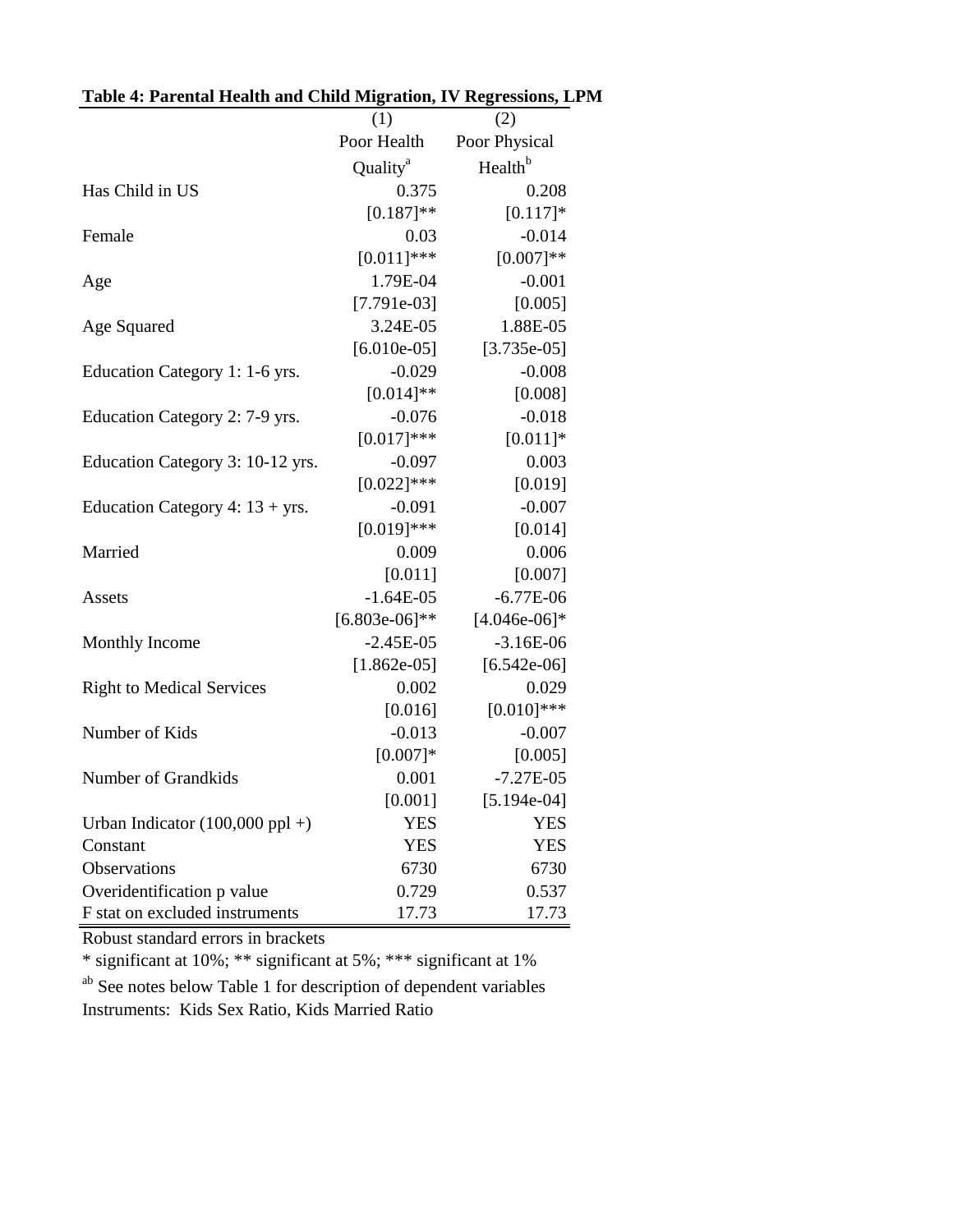#### **Table 5: Parental Health and Child Migration with Financial Contributions Full Sample**

| Panel A: Financial Contribution as Control, TV Regression, LPM |                      |                     |  |  |  |
|----------------------------------------------------------------|----------------------|---------------------|--|--|--|
|                                                                | (1)                  | (2)                 |  |  |  |
|                                                                | Poor Health          | Poor Physical       |  |  |  |
|                                                                | Quality <sup>a</sup> | Health <sup>b</sup> |  |  |  |
| Has Child in US                                                | 0.376                | 0.209               |  |  |  |
|                                                                | $[0.187]$ **         | $[0.117]*$          |  |  |  |
| Financial Help from Kids <sup>a</sup>                          | $-0.001$             | $-3.96E-04$         |  |  |  |
|                                                                | [0.001]              | $[3.159e-04]$       |  |  |  |
| Overidentification p value                                     | 0.754                | 0.551               |  |  |  |
| Observations                                                   | 6730                 | 6730                |  |  |  |

Panel A: Financial Contribution as Control, IV Regression, LPM

Panel B: Financial Contribution as Endogenous Variable, IV Regression, LPM

|                                       | (1)                  | (2)                 |
|---------------------------------------|----------------------|---------------------|
|                                       | Poor Health          | Poor Physical       |
|                                       | Quality <sup>a</sup> | Health <sup>b</sup> |
| Has Child in US                       | 0.376                | 0.209               |
|                                       | $[0.191]$ **         | $[0.124]$ *         |
| Financial Help from Kids <sup>d</sup> | $-0.01$              | $-0.011$            |
|                                       | [0.029]              | [0.020]             |
| Observations                          | 6730                 | 6730                |

Robust standard errors in brackets

\* significant at 10%; \*\* significant at 5%; \*\*\* significant at 1%

ab See notes below Table 1 for description of dependent variables

<sup>d</sup> Financial help from kids is monthly financial assistance

received from kids in 1000s of 2002 pesos

See Table 6 for additional control variables

Instruments: Kids Sex Ratio, Kids Married Ratio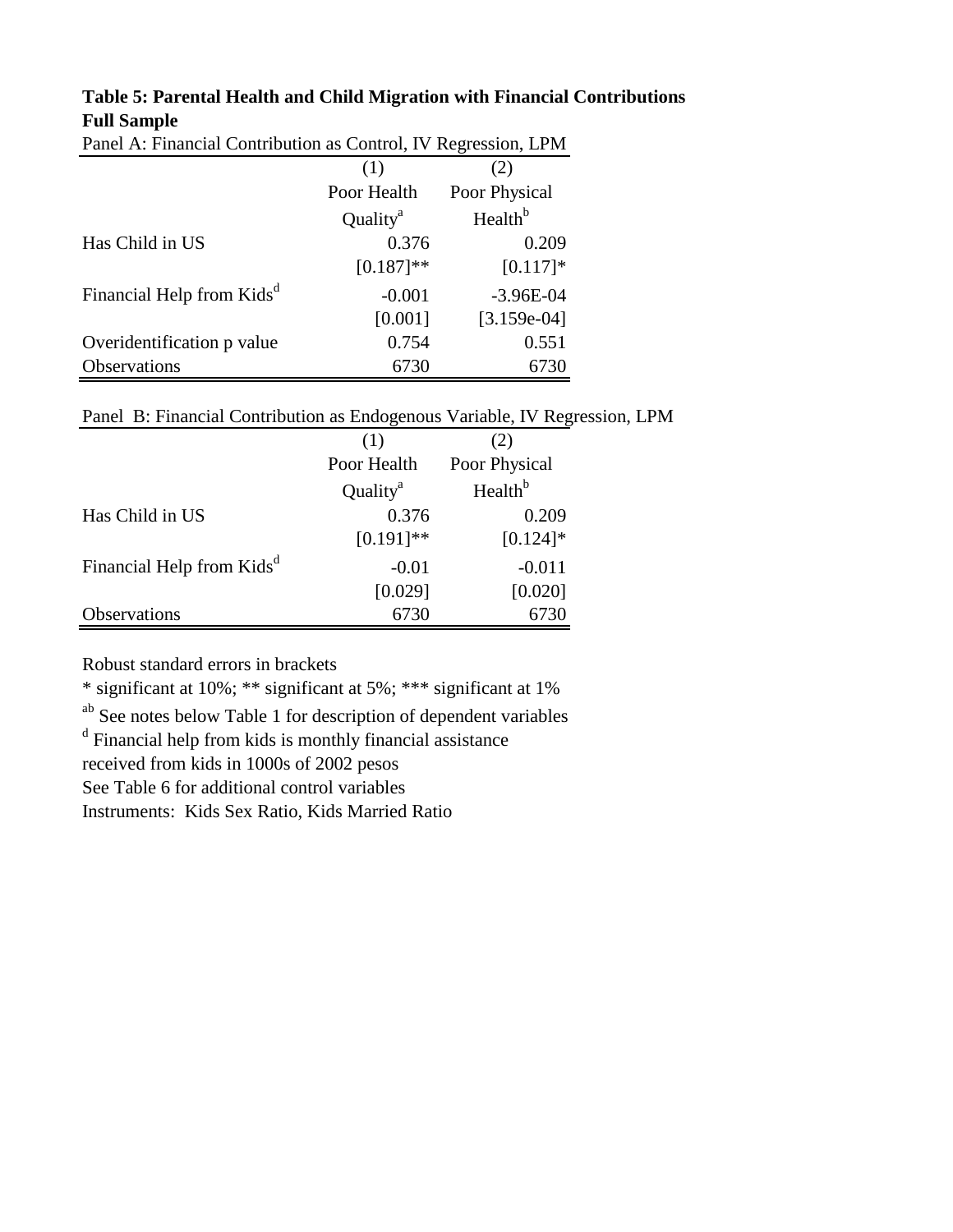| I and TV. TV Regression, Li <i>IVI</i> in Linneed Bample |                      |                     |
|----------------------------------------------------------|----------------------|---------------------|
|                                                          | (1)                  | (2)                 |
|                                                          | Poor Health          | Poor Physical       |
|                                                          | Quality <sup>a</sup> | Health <sup>b</sup> |
| Has Child in US                                          | 1.059                | $-0.475$            |
|                                                          | [0.738]              | [0.455]             |
| Observations                                             | 769                  | 769                 |
|                                                          |                      |                     |
| Panel B: Contributions as Controls, IV Regression, LPM   |                      |                     |
|                                                          | (1)                  | (2)                 |
|                                                          | Poor Health          | Poor Physical       |
|                                                          | Quality <sup>a</sup> | Health <sup>b</sup> |
| Has Child in US                                          | 1.137                | $-0.418$            |
|                                                          | [0.809]              | [0.468]             |
| Hourly Help from Kids <sup>c</sup>                       | 0.011                | 0.006               |
|                                                          | [0.017]              | [0.010]             |
| Financial Help from Kids <sup>d</sup>                    | $-1.29E-04$          | 2.71E-03            |
|                                                          | $[6.627e-03]$        | $[3.775e-03]$       |
| Observations                                             | 769                  | 769                 |

**Table 6: Parental Health & Child Migration with Financial & Time Contributions Sample of Elderly Reporting Difficulties with Activities of Daily Living** Panel A: IV Regression, LPM in Limited Sample

Robust standard errors in brackets

\* significant at 10%; \*\* significant at 5%; \*\*\* significant at 1%

ab See notes below Table 1 for description of dependent variables

<sup>c</sup> Hourly help from kids is monthly hours of help with activities of daily living received from kids in 100s of hours

<sup>d</sup> Financial help from kids is monthly financial assistance received from kids in 1000s of 2002 pesos

See Table 6 for additional control variables

Instruments: Kids Sex Ratio, Kids Married Ratio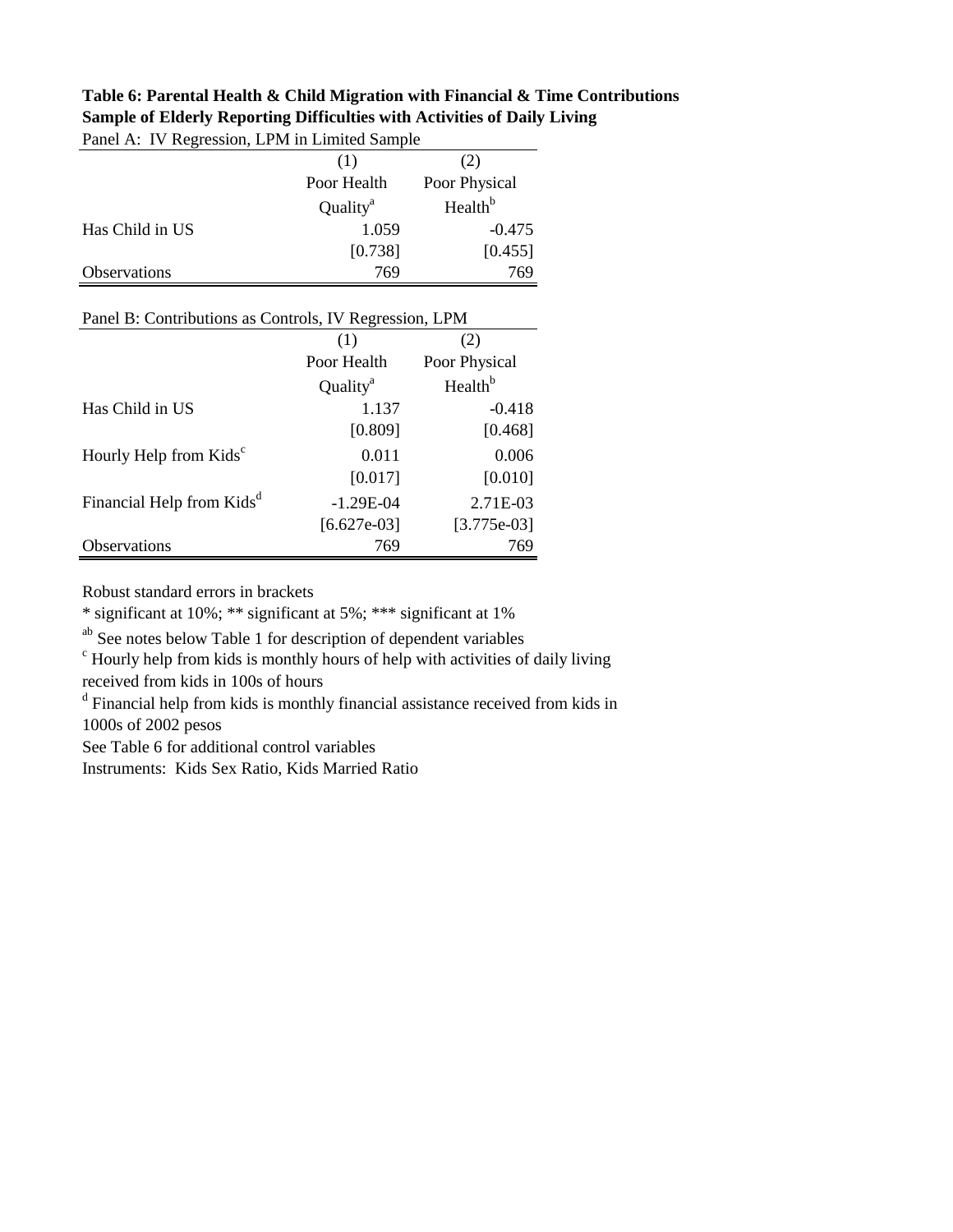| <b>FIFSU Stage Regression, LPM</b>         |                 |
|--------------------------------------------|-----------------|
|                                            | (1)             |
|                                            | Has Child in US |
| Kids Sex Ratio (Daughters/Kids)            | $-0.042$        |
|                                            | $[0.016]$ ***   |
| Kids Married Ratio (Married Kids/Kids)     | 0.076           |
|                                            | $[0.015]$ ***   |
| Female                                     | 0.022           |
|                                            | $[0.011]**$     |
| Age                                        | 0.016           |
|                                            | $[0.007]**$     |
| Age Squared                                | $-1.25E-04$     |
|                                            | $[5.049e-05]*$  |
| Education Category 1: 1-6 yrs.             | $-0.005$        |
|                                            | [0.014]         |
| Education Category 2: 7-9 yrs.             | $-0.015$        |
|                                            | [0.018]         |
| Education Category 3: 10-12 yrs.           | $-0.059$        |
|                                            | $[0.021]$ ***   |
| Education Category 4: $13 + yrs$ .         | $-0.01$         |
|                                            | [0.020]         |
| Married                                    | 0.001           |
|                                            | [0.011]         |
| Assets                                     | 1.60E-05        |
|                                            | $[1.120e-05]$   |
| <b>Monthly Income</b>                      | $-2.23E-05$     |
|                                            | $[1.361e-05]$   |
| <b>Right to Medical Services</b>           | $-0.066$        |
|                                            | $[0.011]$ ***   |
| Number of Kids                             | 0.039           |
|                                            | $[0.003]$ ***   |
| Number of Grandkids                        | $-0.001$        |
|                                            | [0.001]         |
| Urban Indicator $(100,000 \text{ ppl} + )$ | $-0.104$        |
|                                            | $[0.012]$ ***   |
| Constant                                   | <b>YES</b>      |
| Observations                               | 6730            |
| F stat on excluded instruments             | 17.73           |
| R-squared                                  | 0.12            |

### **Table 7: Determinants of Having a Child in US First stage Regression, LPM**

Robust standard errors in brackets

\* significant at 10%; \*\* significant at 5%; \*\*\* significant at 1%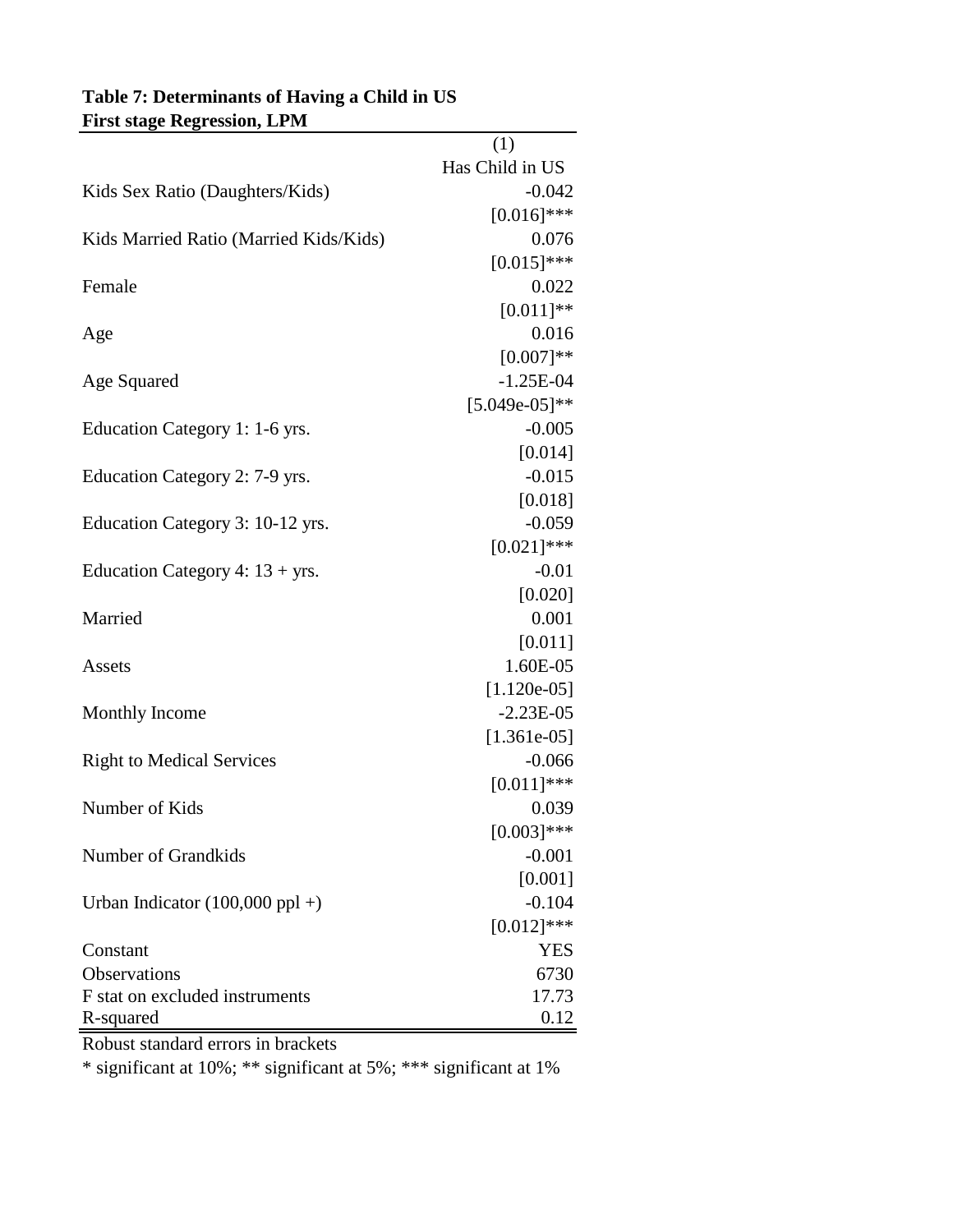# **Table 8: Do the Instruments Affect Health Outcomes Directly?**

**Suggestive Evidence**

|  |  |  |  | Panel A: Reduced Form Results for Sample of Parents of Non-migrants |
|--|--|--|--|---------------------------------------------------------------------|
|  |  |  |  |                                                                     |

|                                        | (1)                  | (2)                 |
|----------------------------------------|----------------------|---------------------|
|                                        | Poor Health          | Poor Physical       |
|                                        | Quality <sup>a</sup> | Health <sup>b</sup> |
| Kids Sex Ratio (Daughters/Kids)        | $-0.02$              | $-0.011$            |
|                                        | [0.017]              | [0.011]             |
| Kids Married Ratio (Married Kids/Kids) | 0.024                | 0.017               |
|                                        | [0.016]              | [0.010]             |
| Observations                           | 5247                 | 5247                |

#### Panel B: Falsification test of IV strategy

|                                | Parent Experienced Health Shock Before |
|--------------------------------|----------------------------------------|
|                                | Age $10$                               |
| Has Child in US                | $-0.048$                               |
|                                | [0.157]                                |
| Overidentification p value     | 0.3392                                 |
| F stat on excluded instruments | 17.849                                 |
| <b>Observations</b>            | 6640                                   |

Robust standard errors in brackets

\* significant at 10%; \*\* significant at 5%; \*\*\* significant at 1%

<sup>a</sup> Poor Health Quality is self-reported indicator variable:  $1 =$  poor health;  $0 =$  fair, good, very good, or excellent health

<sup>b</sup>Poor Physical Health is an indicator for whether the respondent has had a stroke or heart attack

See Table 2 for other control variables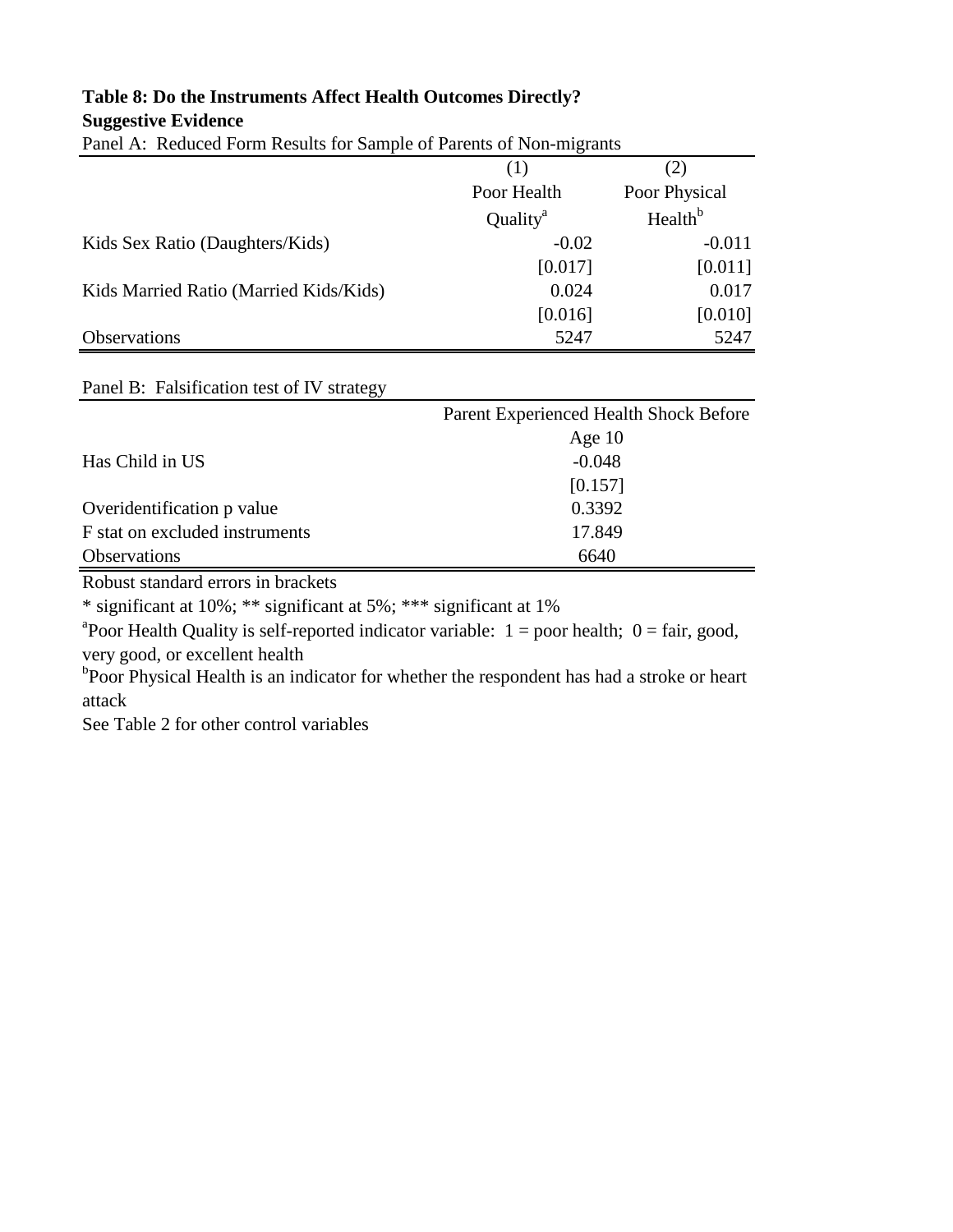#### **Table 9: Other Robustness Checks**

| Kids Sex Ratio as only IV, LPM                                                   |                      |                     |  |  |
|----------------------------------------------------------------------------------|----------------------|---------------------|--|--|
|                                                                                  | (1)                  | (2)                 |  |  |
|                                                                                  | Poor Health          | Poor Physical       |  |  |
|                                                                                  | Quality <sup>a</sup> | Health <sup>b</sup> |  |  |
| Has Child in US                                                                  | 0.257                | 0.075               |  |  |
|                                                                                  | [0.378]              | [0.232]             |  |  |
| F stat on excluded instruments                                                   | 7.99                 | 7.99                |  |  |
| Observations                                                                     | 6730                 | 6730                |  |  |
| Panel B: Alternative Estimation Method 1                                         |                      |                     |  |  |
| <b>IV Probit Marginal Effects</b>                                                |                      |                     |  |  |
|                                                                                  | (1)                  | (2)                 |  |  |
|                                                                                  | Poor Health          | Poor Physical       |  |  |
|                                                                                  | Quality <sup>a</sup> | Health <sup>b</sup> |  |  |
| Has Child in US                                                                  | 0.586                | 0.470               |  |  |
|                                                                                  | $[.15592]$ ***       | $[.26853]*$         |  |  |
| Predicted probability                                                            | 0.200                | 0.100               |  |  |
| Observations                                                                     | 6730                 | 6730                |  |  |
|                                                                                  |                      |                     |  |  |
| Panel C: Alternative Estimation Method 2<br>Seemingly unrelated bivariate probit |                      |                     |  |  |
|                                                                                  | (1)                  | (2)                 |  |  |
|                                                                                  |                      |                     |  |  |
|                                                                                  | Poor Health          | Poor Physical       |  |  |
|                                                                                  | Quality <sup>a</sup> | Health <sup>b</sup> |  |  |
| Has Child in US                                                                  | 0.419                | 0.590               |  |  |
|                                                                                  | $[0.252]$ *          | $[0.299]$ **        |  |  |
| Observations                                                                     | 6730                 | 6730                |  |  |

Panel A: Sensitivity to Instrumental Variables Used

Robust standard errors in brackets

\* significant at 10%; \*\* significant at 5%; \*\*\* significant at 1%

abc See notes below Table 1 for description of dependent variables See Table 6 for additional control variables

Instruments (unless otherwise noted): Kids Sex Ratio, Kids Married Ratio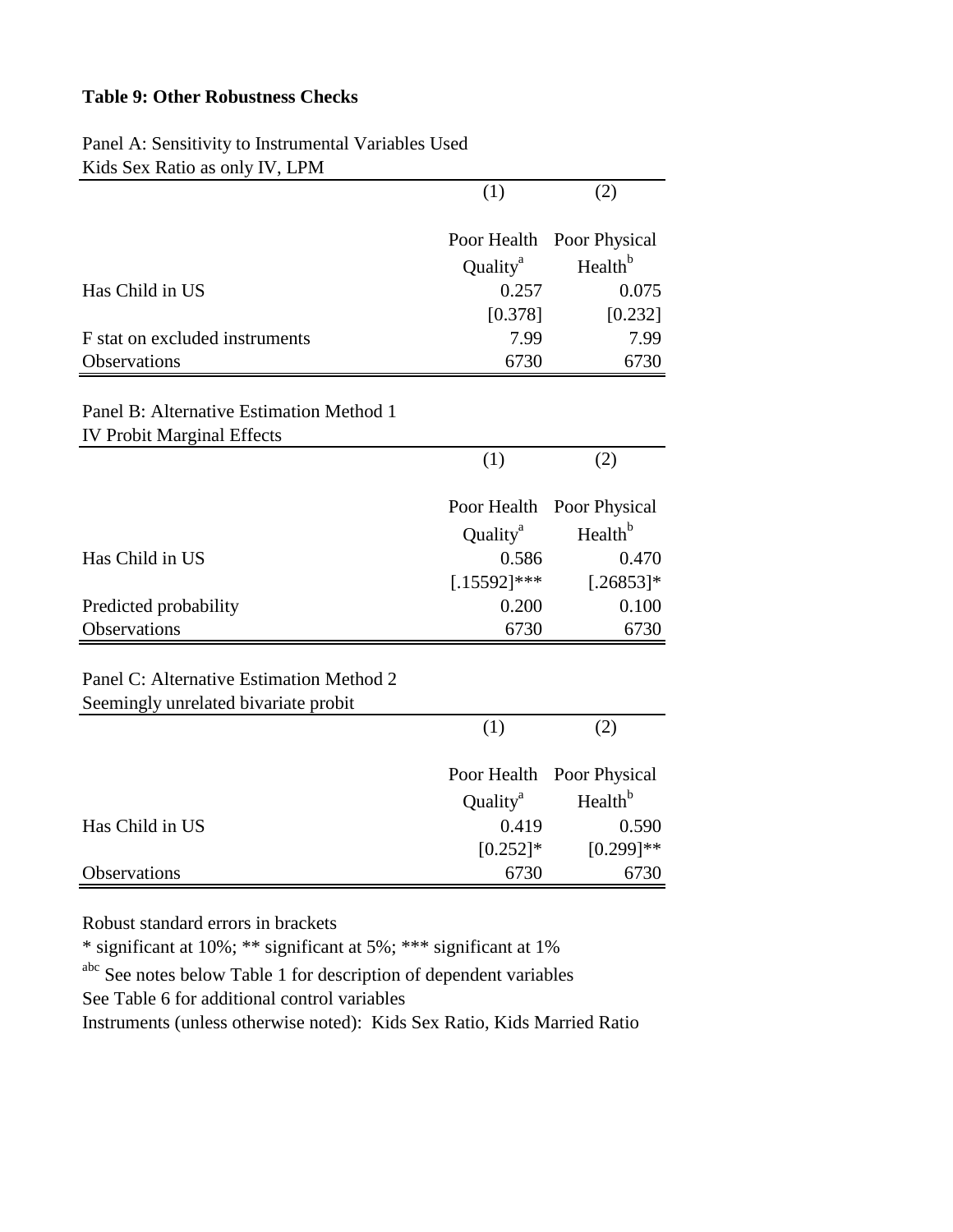| Table 10: Possible Mechanism-Mental Health and Child Migration Status |  |
|-----------------------------------------------------------------------|--|
|                                                                       |  |

|                                       | (1)                 | (2)                 | (3)                 | (4)                 | (5)                 |
|---------------------------------------|---------------------|---------------------|---------------------|---------------------|---------------------|
|                                       |                     |                     |                     | $IV + Fin. Help as$ | $IV + Fin. Help$    |
|                                       | LS                  | Probit              | IV                  | Control             | as Endog.           |
|                                       | Poor Mental         | Poor Mental         | Poor Mental         | Poor Mental         | Poor Mental         |
|                                       | Health <sup>a</sup> | Health <sup>a</sup> | Health <sup>a</sup> | Health <sup>a</sup> | Health <sup>a</sup> |
| Has Child in US                       | 0.031               | 0.032               | 0.475               | 0.476               | 0.477               |
|                                       | $[0.015]$ **        | $[0.016]$ **        | $[0.254]$ *         | $[0.254]$ *         | $[0.261]$ *         |
| Financial Help from Kids <sup>b</sup> |                     |                     |                     | $-0.002$            | $-0.016$            |
|                                       |                     |                     |                     | $[0.001]**$         | [0.040]             |
| <b>Observations</b>                   | 6730                | 6730                | 6730                | 6730                | 6730                |

Robust standard errors in brackets

\* significant at 10%; \*\* significant at 5%; \*\*\* significant at 1%

<sup>c</sup>Poor Mental Health is an indicator for whether the respondent reports has felt any of the following conditions the majority of the time in the past week: depression, loneliness, sadness

<sup>b</sup> Financial help from kids is monthly financial assistance received from kids in 1000s of 2002 pesos

See Table 6 for additional control variables

Instuments: Kids Sex Ratio, Kids Married Ratio